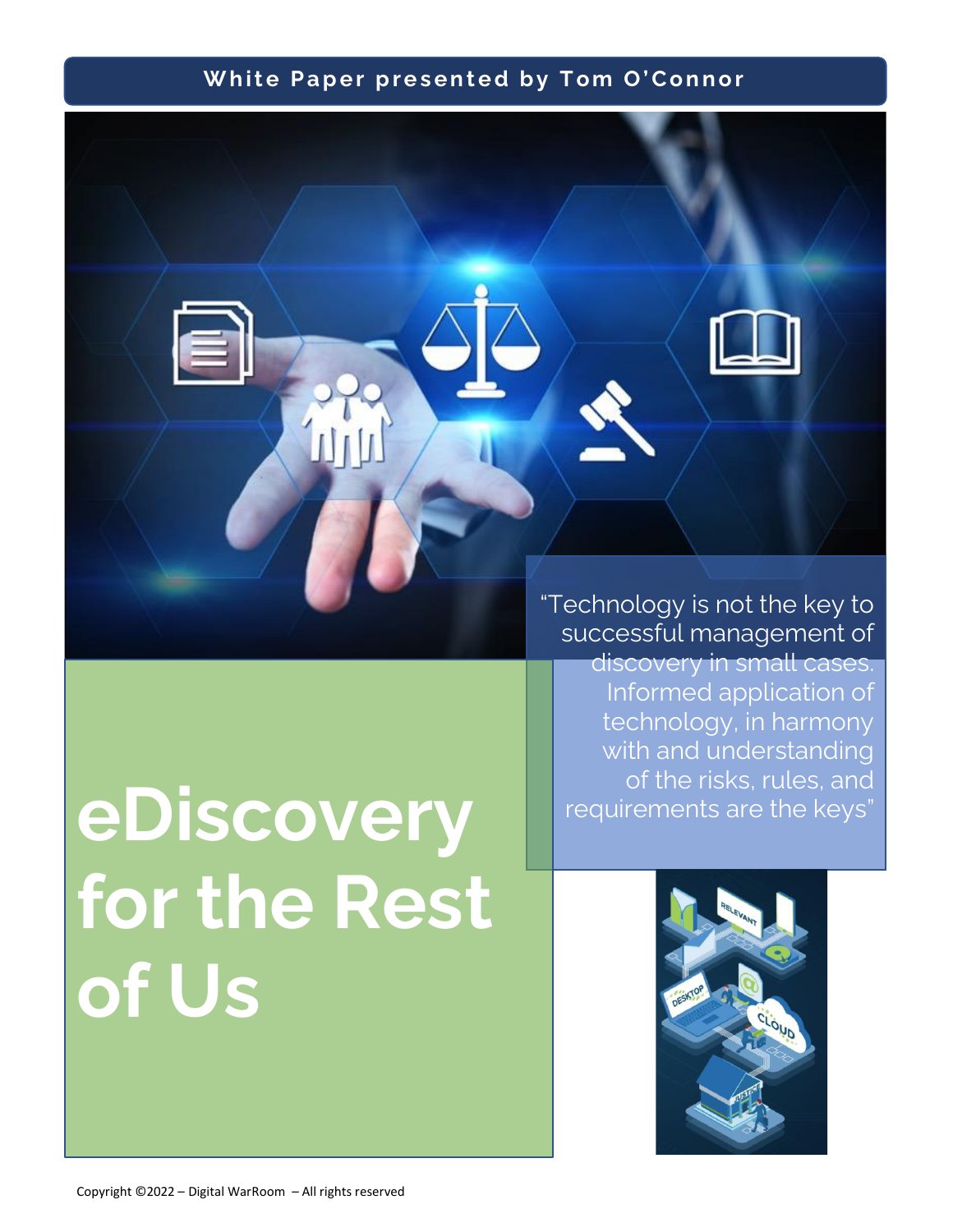## Contents



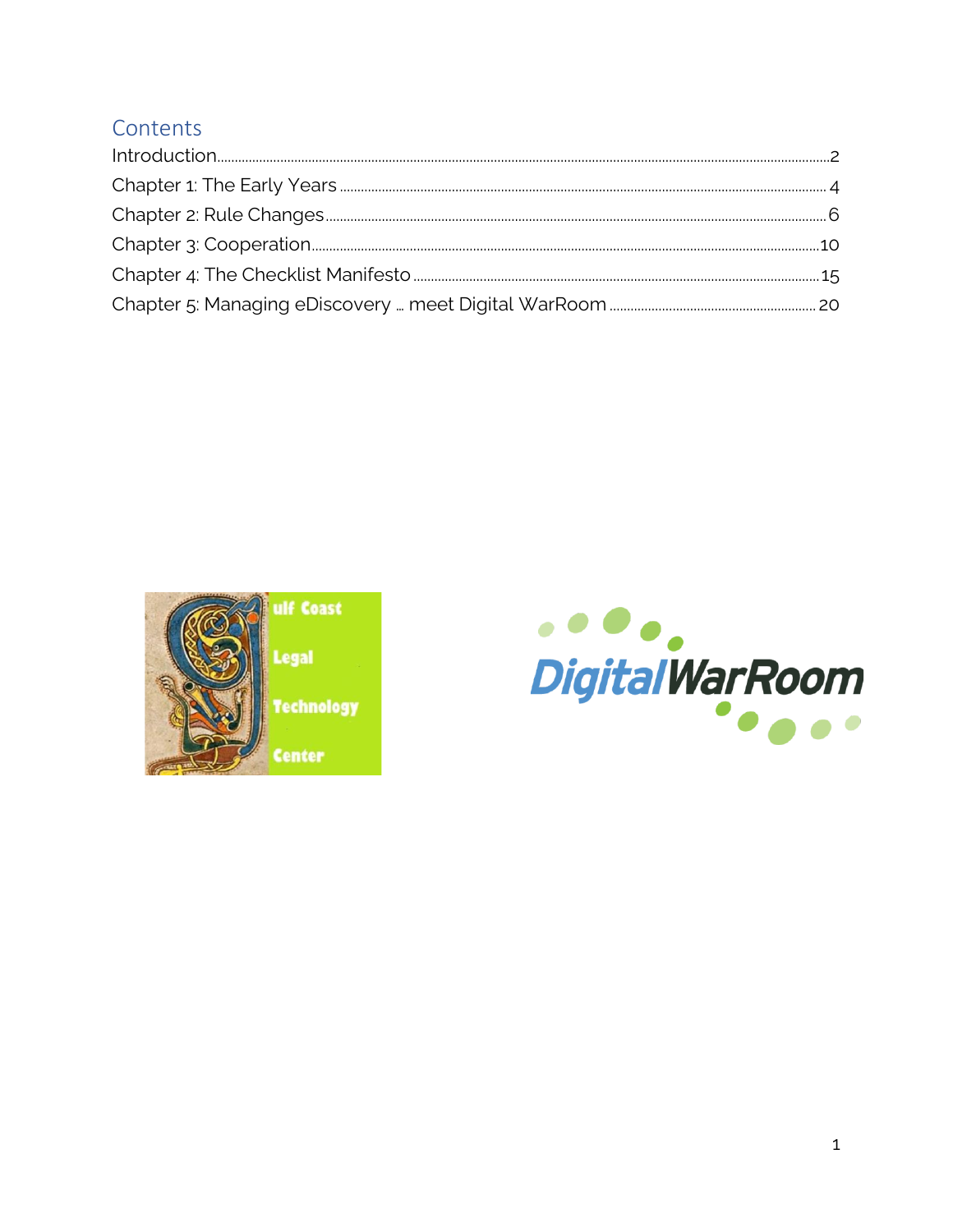## <span id="page-2-0"></span>**Introduction**

In 2010, noted e-discovery consultant Craig Ball wrote a fascinating article in Law Technology News entitled *"E-Discovery for Everybody*." That column came to be known as the "Edna Challenge" because in it, Craig posited a solo practitioner named Edna with an e-discovery budget of \$1,000 and asked how she could possibly perform any e-discovery on that amount.

The problem as Craig defined it was simple:

*"The vast majority of cases filed, developed and tried in the United States are not multimillion-dollar dust ups between big companies. The evidence in modest cases is digital, too. Solo and small firm counsel like Edna need affordable, userfriendly tools designed for desktop e-discovery -- tools that preserve metadata, offer efficient workflow and ably handle the common file formats that account for nearly all of the ESI seen in day-to-day litigation. "*

I first spoke on the subject at the 20011 ABA TechShow with Bruce Olson, a Wisconsin attorney and former Chair of the TechShow, and we coined the issue of the Small Case Dilemma. While it is not automatically true that small cases require different tools for managing e-discovery, the fact is that small cases often mean small technology budgets. Unless your practice is sufficiently mixed with big budget cases so that you already have a full complement of litigation support tools to use, you probably don't have the tools necessary to handle anything but the smallest ediscovery matter. And the small budget means you can't engage an outside consultant or vendor.

But the e-discovery rules at both the federal and state level do not apply to just large cases. They force civil litigants into a compliance mode with respect to the retention and management of electronically stored information or ESI. The risks that litigants face as a result of improper management of ESI can include findings of spoliation of evidence, summary judgment findings and sanctions, including adverse inferences, adverse jury instructions and even complaints filed with state bar associations.

There are several basic assumptions we should point out about small cases. First, we assume that you will be working with copies of live data in native format. It is also assumed that the types of files you are dealing with are typically files created by common programs used for email, word processing and other office functions. The more unique the file formats, the more likely it is that you need a higher-end solution.



Another assumption is that you want to work with the data yourself and that you have the equipment and skills to do so. There are many good Internet based hosted solutions that can fill your needs, and costs for them vary widely. However, the typical storage fees charged for a case that exists for any length of time can bust a modest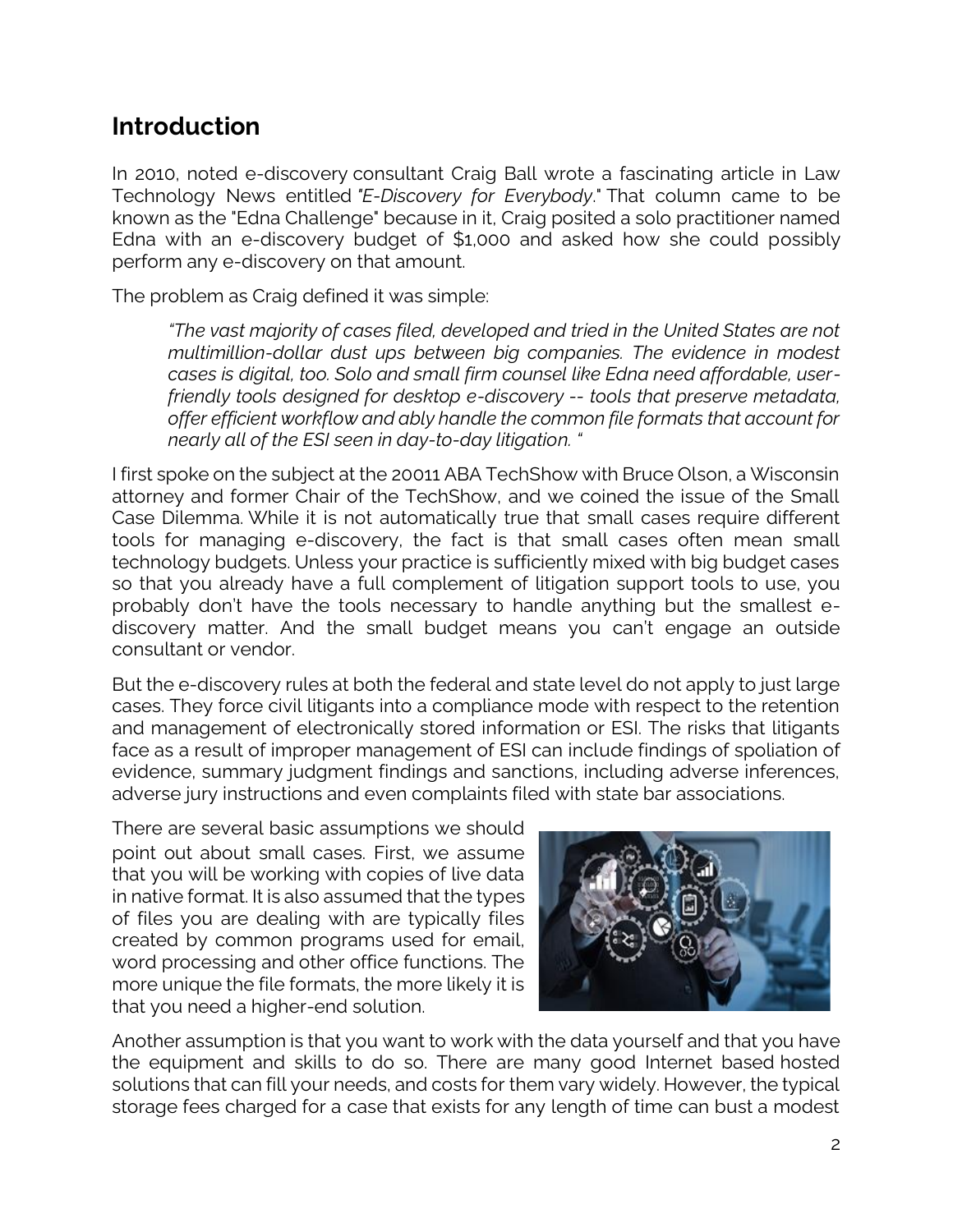technology budget. So small cases demand applications that can be installed on one computer for processing and review. Typical examples would be files emailed from custodians, exported from a file sharing website, or produced on an external storage device, for example a USB thumb drive.

We're also assuming you are not dealing with terabytes of data – large volumes equivalent to millions of pages of paper or hundreds of thousands or millions of emails. Small cases typically involve smaller volumes of ESI. And finally, we're assuming you have a cooperative relationship with the other side, at least in terms of dealing with e-discovery. The single most effective way to keep e-discovery costs low is to work with your opposition in a cooperative manner so you can stipulate to the use of low-cost solutions.

The question then becomes, is there really a way to process and review a couple of hundred GB of data for a reasonable price? Are there really low cost but technically adept applications that attorneys can use themselves to host and review that same data? And if not, why?

The first barrier has been the traditional pricing models in the e-discovery market. Why is this? Because many, if not most, e-discovery vendors have their roots in the per unit commodity pricing days of photocopying and imaging. The standard practice for years now has been to charge hundreds of dollars per GB each time data is handled.

The result is that at each step of the EDRM process, an exorbitant per GB price is charged. \$X per GB for processing, \$X per page for OCR, \$X per document for near duplicate detection, \$X per page for Bates numbers, \$X per user and per GB to host and so on. Each step is performed for different units (GB, page, document, user, etc) with different unit pricing that can run from a penny to \$500 per unit.

The result was that a forensically sound forensic collection of 800 GB (the size of the hard drive of one typical computer) typically yielded about 200 GB of reviewable material, for which a standard charge would be \$200 per GB for the processing (\$160,000) plus \$50 per month per GB (\$10,000) and \$90 per month per user for the hosting. If the case lasts 18 months, this cost alone will be just under \$350,000.00. And if we accept the commonly cited statistic that the review process will account for 60- 70% of the total project price, then we're looking at a project cost that will eventually be close to \$1,000,000.00 for 200 GB of data!

Users balked at these prices, but large e-discovery companies had no interest in lowering prices because they had high overhead costs and needed large revenue amounts to support that infrastructure. Companies with revenue streams based on processing or hosting terabytes of data cannot easily adapt to projects consisting of several hundred gigabytes much as you cannot expect a 747 jumbo jet to be used as an effective or cost-efficient means of transporting commuters during rush hour traffic.

Additionally, their technology was often developed initially for large cases with large data sets. Products that have been designed to work with immense data collections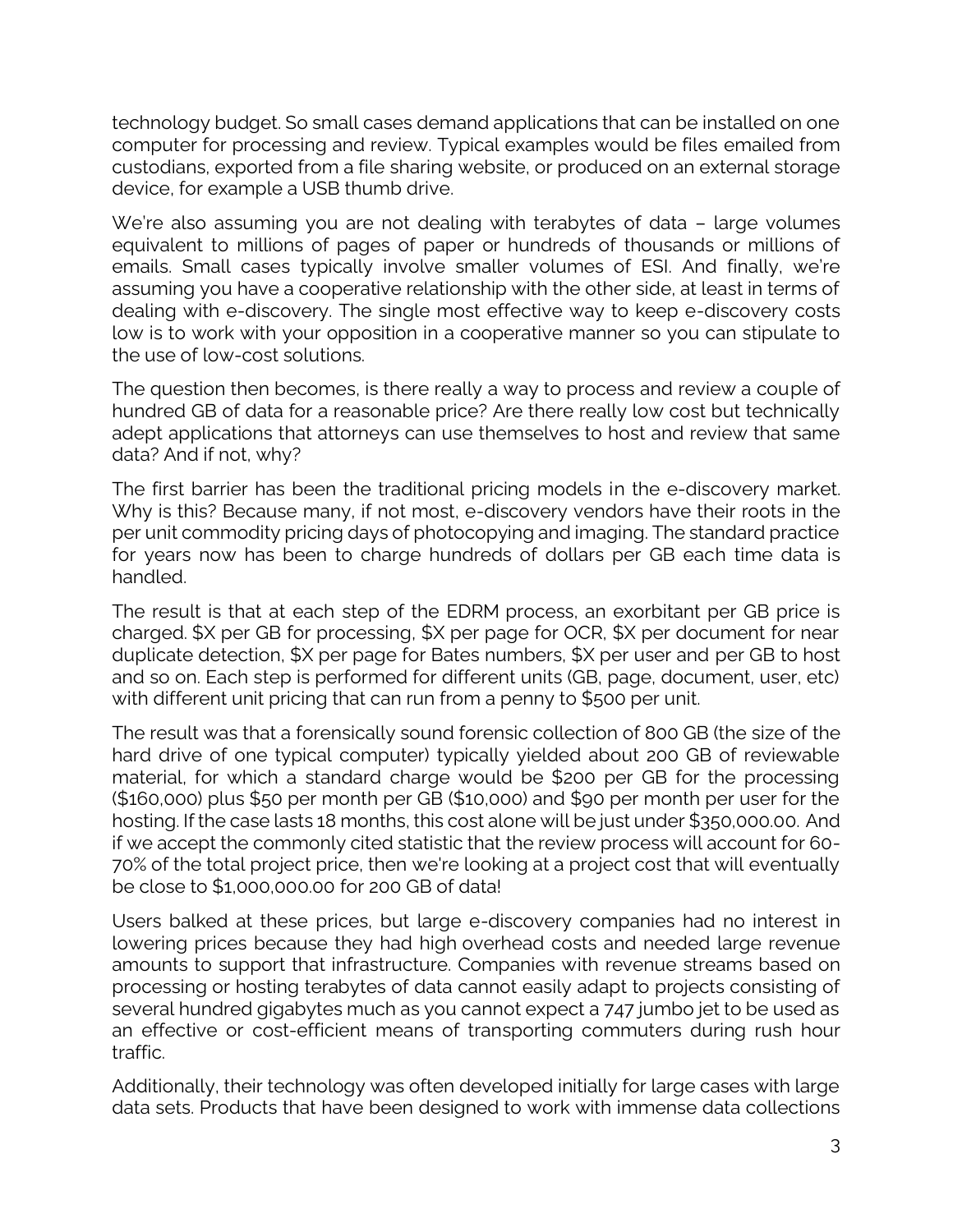cannot easily scale down to small sets of information. A SQL based product working with terabytes of data on a distributed internet framework needs a certain hardware and software infrastructure to operate and simply can't be scaled down to load on a laptop or tablet.

When this cost is added to the legacy mind set of unitized pricing noted above, these vendors are locked into a system of set monthly costs and simply cannot, from their perspective, give away their services to small firms with small cases.

As a result, a simple license plus annual maintenance or a monthly subscription fee model for e-discovery products simply didn't exist. Instead, users were forced to sort through hundreds of products priced by varying and often widely divergent pricing methods.

That's the bad news. The good news is that low-cost programs designed for small cases do, in fact, exist. New pricing paradigms and lower technology costs have driven a new breed of e-discovery software that is not only modestly priced but structured in such a way as to allow precise budgeting and cost calculations for their use.

The purpose of this work is to show you how that process has evolved and how you can deal with it. A specific example - [Digital WarRoom Pro](https://www.digitalwarroom.com/products/pro-software) software is designed for single users or small firms that would like complete control of their data and discovery. This software application is fully functional - offering the same key features as hosted subscriptions at a fixed software price. With DWR Pro, you can process, review and produce documents entirely on your own computer and take control of a variety of small to mid-size cases. [Digital WarRoom also offers full feature hosted](https://www.digitalwarroom.com/products/single-matter)  [ediscovery for small matters](https://www.digitalwarroom.com/products/single-matter) with the same technology, but on a monthly subscription basis with very low price of entry.

# <span id="page-4-0"></span>**Chapter 1: The Early Years**

Formalized changes to the Federal Rules of Civil Procedure with regards to eDiscovery were made in December of 2006 as the culmination of a period of debate and review that started in March 2000. Prior to those codified changes, there were several landmarks in the development of the eDiscovery space.

The first was a series of discovery decisions in a lawsuit which became popularly known as the Zubulake case. (Zubulake v. UBS Warburg, 220 F.R.D. 212 (S.D.N.Y. 2003). Throughout the life of that case, the plaintiff claimed that the evidence needed to prove the assertions in her complaint existed in emails stored on the computer systems of the defendant. She had copies in her possession of some of those messages and when the defendants were not able to produce the originals the court found that it was more likely than not that they existed. Further, since the defendants corporate counsel had directed that all potential discovery evidence, including emails, be preserved, the court held that the employees who received that directive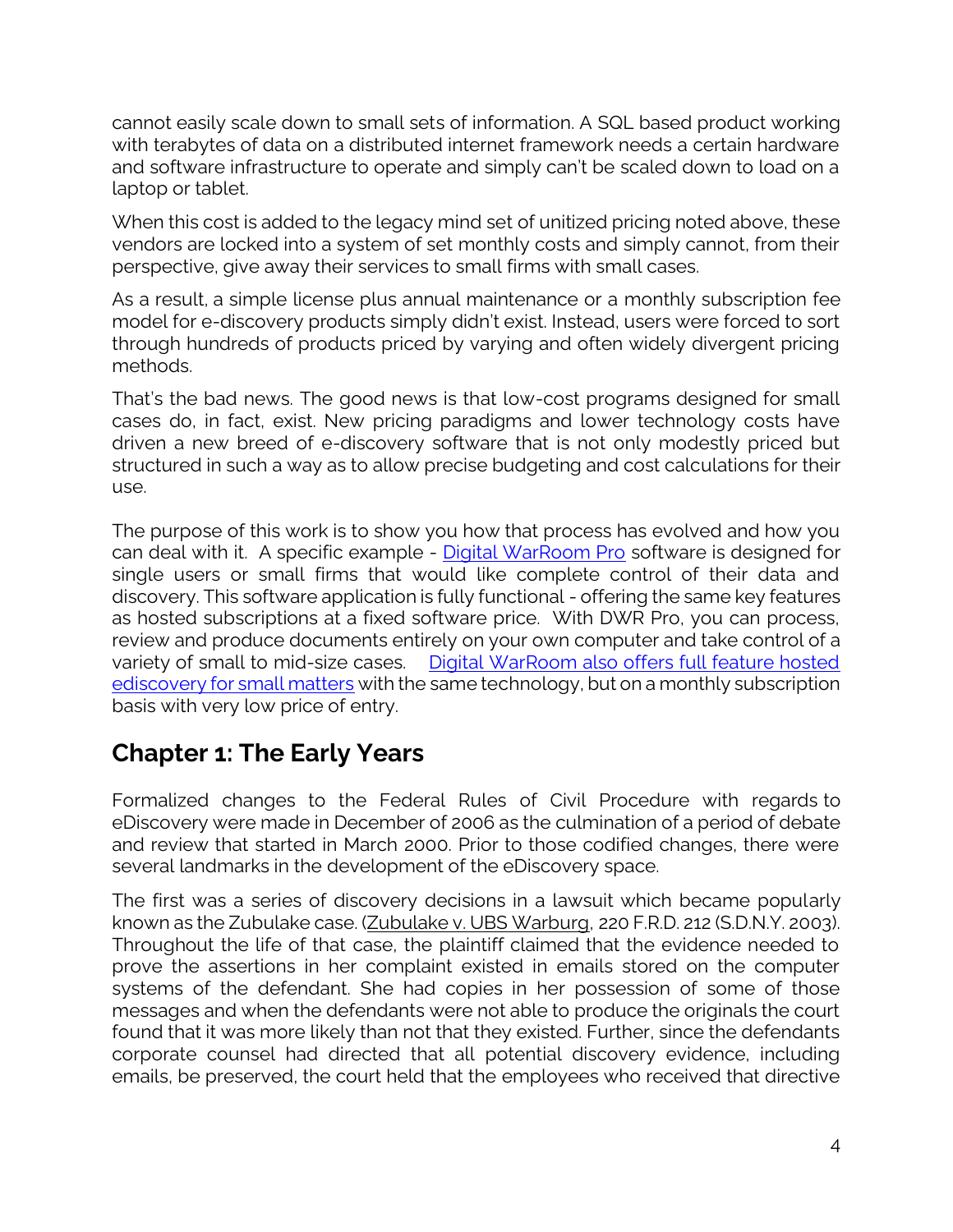were negligent in fulfilling their duty of preservation and levied significant sanctions against UBS.

Shortly thereafter, in 2005, the EDRM (Electronic Discovery Reference Model) was formed by attorney. George Socha and his partner Tom Gelbmann as an open-source standard with the goal of facilitating leadership, standards, best practices, tools, guides, and test data sets to improve electronic discovery workflow processes.<sup>1</sup> George and Tom devised the following chart to show a general workflow for eDiscovery projects.



The problems pushing these changes forward were the increasing volume and multiplicity of data in electronic formats. Examples of the types of data included in eDiscovery are not just standard business documents such as letters, agreements, memos and even spreadsheets but also e-mail, databases, web sites, instant messaging and any other electronically information stored in the ordinary course of business that could be relevant evidence in litigation.

The increase in digital activity has become even more pronounced in recent years with more people using digital information in all areas of their lives and the increased number of people working from home, especially during the COVID pandemic.

According to a report from the Georgetown University Law School, 88% of the US population uses the Internet every day and 91% of the adults use social media regularly.<sup>2</sup>

Additionally, "raw data", such as deleted files or file fragments left in unused space on a computer which could be retrieved by forensic investigators is potentially relevant as may be the myriad of data backup types ranging from tape systems to hard drive archives.

According to the Smithsonian Institution Archives, most documents created today are generated in electronic format, we have seen an enormous rise in ESI in all case

<sup>1</sup> https://www.digitalwarroom.com/blog/chapter-1-the-early-years#\_ftn1

<sup>2</sup> https://www.digitalwarroom.com/blog/chapter-1-the-early-years#\_ftn1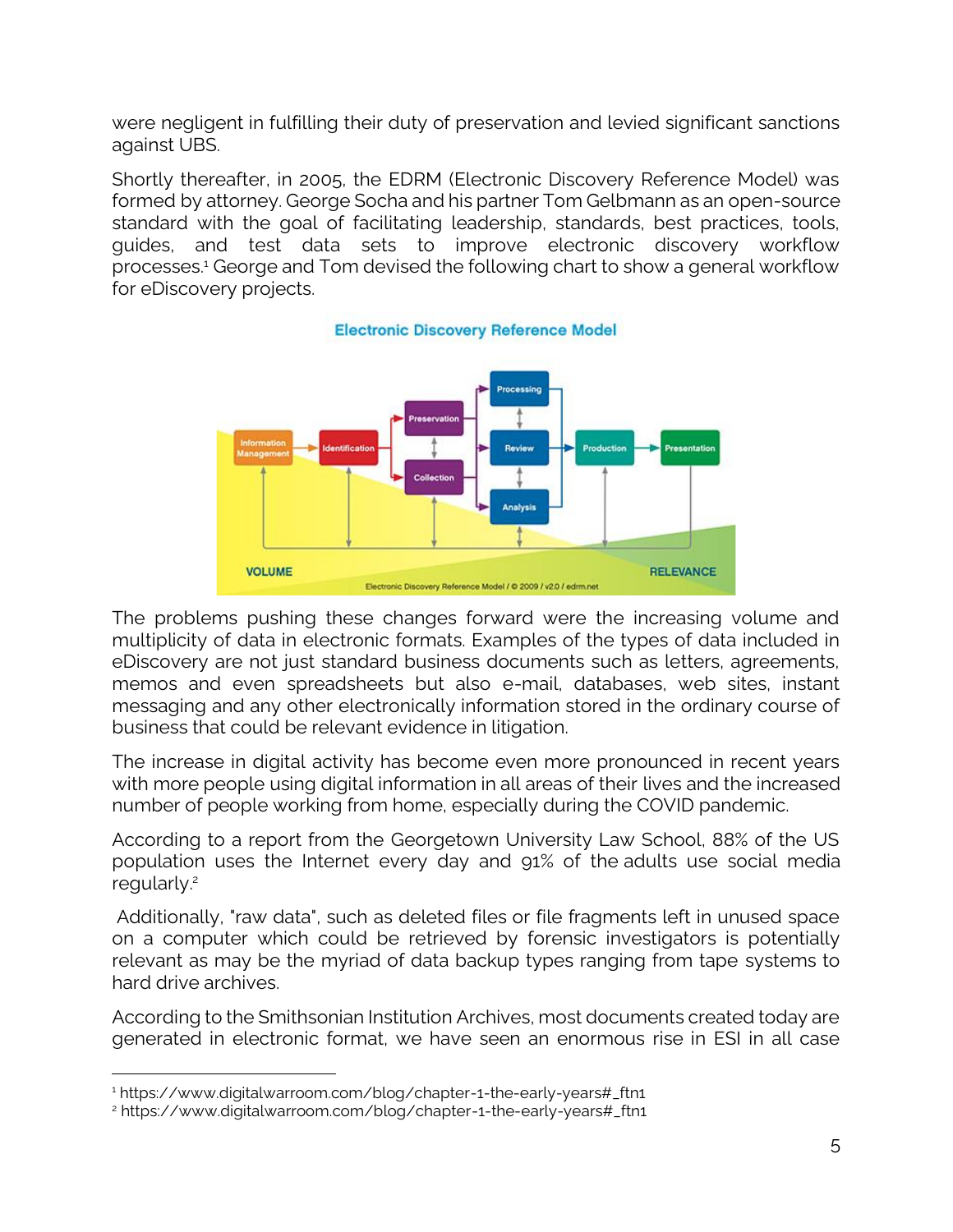types. Litigators may review material from e-discovery in one of several formats: paper printed from images, PDF images (with or without searchable text) single- or multi-page TIFF images or the original format in which the documents was created and stored, the last type being commonly referred to as "native files".

That variety of file types and formats led to countless discovery disputes between the parties. Defense firms commonly objected to the perceived, or at least argued, shortcomings of native files. They preferred to use static images such as TIFF files, most often because they had invested in litigation support software systems that utilized that format. Plaintiffs preferred native files because they were most often a file type such as Word or a common email format that they already possessed and knew how to use.

These changes and the resultant tensions effectively forced civil litigants into a compliance mode with respect to their proper retention and management of electronically stored information (ESI). The risks that litigants then began to face because of improper management of ESI include spoliation of evidence, adverse inference rulings, summary judgment motions and sanctions, both monetary and procedural. In some cases, attorneys were even brought before their state bar association to answer to charges of misconduct., as was the case in the muchdiscussed matter of Qualcomm Inc., v. Broadcom Corp., 548 F.3d 1004 (Fed. Cir. 2008).

This atmosphere and those type of disputes became part of the reason that the court rules were changed. The Rules Committee of the Federal court system felt it necessary to implement changes which would reduce time consuming arguments over file formats that were leading to delays in the handling of litigation matters. We will discuss those rule changes in the next section.<sup>34</sup>

# <span id="page-6-0"></span>**Chapter 2: Rule Changes**

The first formalized changes to the **[Federal Rules of Civil Procedure](https://www.law.cornell.edu/rules/frcp)** regarding eDiscovery were made in December of 2006. This was the culmination of a period of debate and review that started in March 2000 although discussions about the use of electronic documents in litigation had been underway long before that. As early as the late 1980s, U.S. Senate investigators in the Iran-Contra affair were able to retrieve 758 e-mail messages sent by Oliver North regarding his involvement in the operation.

<sup>&</sup>lt;sup>3</sup> In 2016, Duke Law School acquired the EDRM in order to expand the involvement of Duke Law's Center for Judicial Studies as part of its mission to generate ways to improve the administration of justice. In 2019, Mary Mack and Kaylee Walstad, the former executive director and former vice president of client engagement, respectively, of The Association of Certified E-Discovery Specialists (ACEDS) acquired the EDRM from the Bolch Judicial Institute at Duke Law School.

<sup>4</sup> See Social Media Evidence in Criminal Proceedings: An Uncertain Frontier from Georgetown Law at https://www.crowell.com/files/Social-Media-Evidence-in¬Criminal-Proceedings-An-Uncertain-Frontier.pdf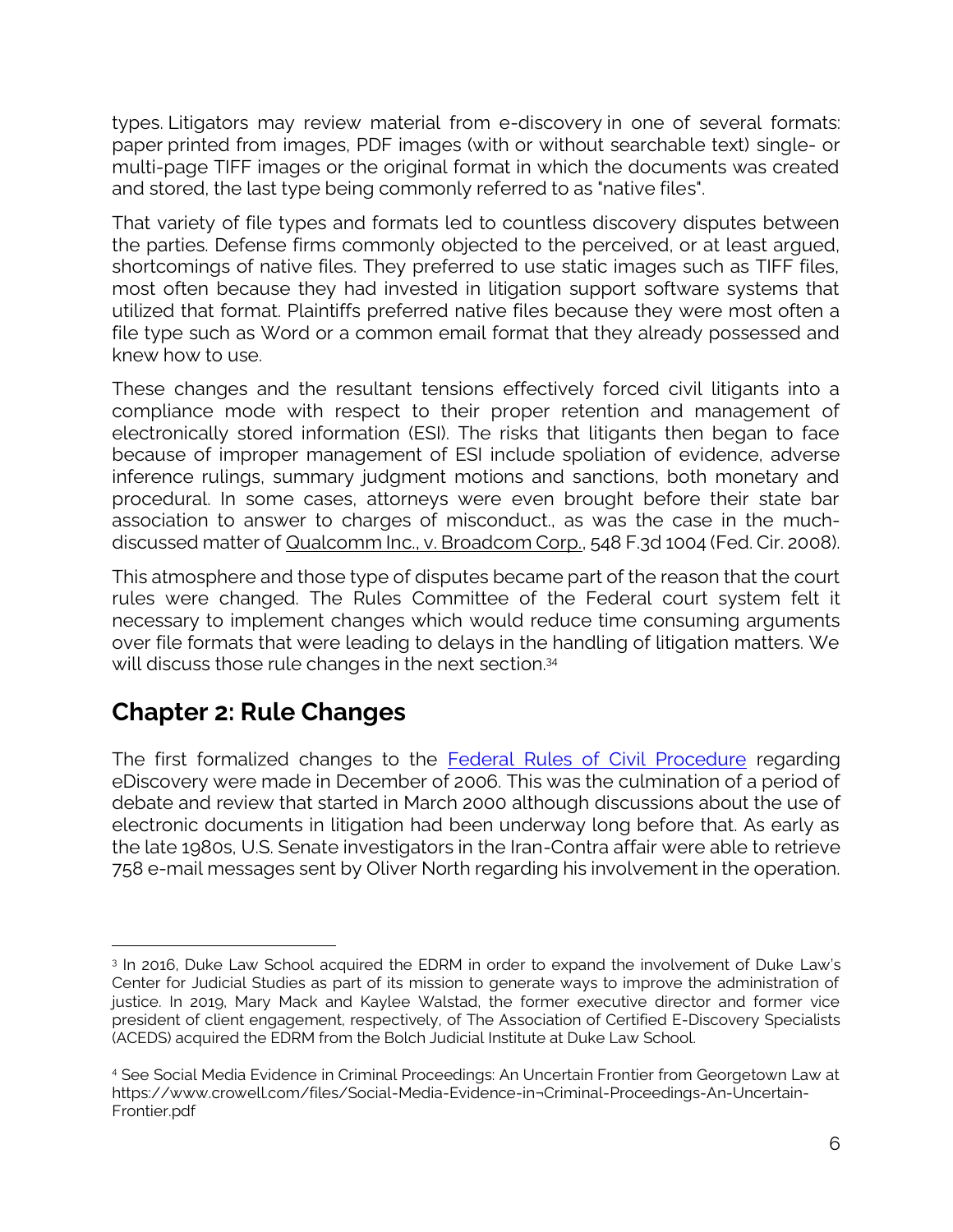North had believed e-mail messages to be deleted but after the email recovery, he was convicted of lying under oath to a congressional committee.

Roughly ten years later, then Vice President Al Gore's fundraising activities were under investigation by the U.S. Department of Justice. White House Counsel Beth Norton eventually reported that it would take up to six months to search through 625 storage tapes of White House e-mail

In 1999, the American Bar Association adopted new Civil Discovery Standards, which included provisions addressing preservation duties and cost shifting in relation to ediscovery. Those standards were cited thereafter in several federal cases, most notably Judge Shira A. Scheindlin's discovery decisions in the matter popularly known as the Zubulake case. (Zubulake v. UBS Warburg, S.D.N.Y. 2003, 220 F.R.D. 212)

Throughout that case, the plaintiff claimed that the evidence needed to prove her claims existed in emails stored on UBS' own computer systems. Because the emails requested were either never found or destroyed, the court found that it was more likely that they existed than not. The court found that while the corporation's counsel directed that all potential discovery evidence, including emails, be preserved, the staff that the directive applied to did not follow through. This resulted in significant sanctions against UBS.

The actual rule changes that were introduced in 2006 included:

- **Rule 34(a)** created a new category of discoverable information electronically stored information or 'ESI' and gave the **r**eviewing party the right to 'test or sample' electronically stored information as part of the initial production process
- **Rule 34(b)** permits a requesting party to specify the form for producing electronically stored information as part of the initial production process
- **Rule 26(b)(2)(B)** provides that electronically stored information need not be produced if the source is not reasonably accessible on account of either undue burden or undue cost.
- **Rule 26(f)** was amended to include meet and confer requirements regarding ESI. These included specifically discussing with particularity any issues that are likely to arise and to develop a proposed discovery plan relating to disclosure of any ESI.
- **Rule 37**, sometimes referred to as the 'safe harbor' rule, provides that 'a court may not impose sanctions under these rules on a party for failing to provide electronically stored information lost as a result of the routine, good-faith operation of an electronic information system.

These rule changes effectively forced civil litigants into a compliance mode with respect to their proper retention and management of electronically stored information (ESI). The risks that litigants then began to face because of improper management of ESI include spoliation of evidence, adverse inference, summary judgment, and sanctions. The best-known example is Qualcomm Inc., v. Broadcom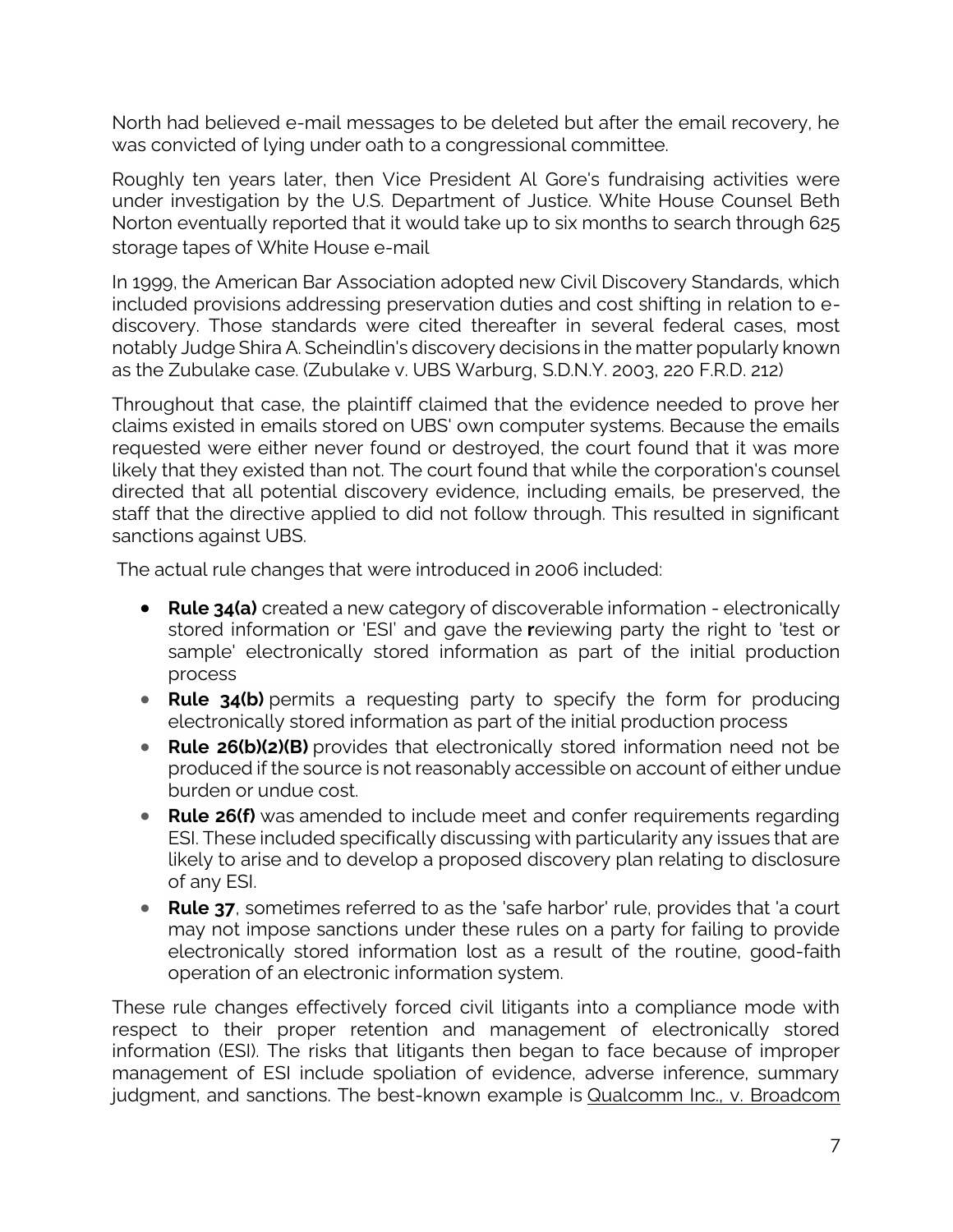Corp., 548 F.3d 1004 (Fed. Cir. 2008) where plaintiffs were sanctioned \$8.5 million for what the Court called "monumental" discovery violations in their conduct in the discovery and trial of the matter. In addition, six attorneys were reported to their state bar association. They were eventually found blameless by the Court but not until two years later.<sup>5</sup>

After the FRCP amendments, many states also changed their rules to follow and, in some cases, mirror the FRCP changes. At the time of this writing, over 2/3 of the states had established such a rule. coast-to-coast, from California to Florida and from states as populous as New Jersey to mostly rural states such as Louisiana and Alabama, e-Discovery is now a local issue.



The most up to date information on state rules can be found in a list compiled by Thomas Y. Allman, former Senior Vice President, General Counsel and Chief Compliance Officer of BASF Corporation and later Senior Counsel to Mayer, Brown, Rowe & Maw, LLP. He was an early advocate of amendments to the Federal Rules of Civil Procedure to achieve e-discovery reform and a leader in the formulation of the Sedona Principles.<sup>6</sup> The Sedona Conference has also published an overview of state discovery law.

More recently even criminal matters have been affected. In 2012, the Department of Justice/Administrative Office Joint Working Group on Electronic Technology (JETWG) developed a recommended ESI protocol for use in federal criminal cases. <sup>7</sup> Since then, attention to ESI has continued to grow and even bleed down to state and local criminal matters.<sup>8</sup>

In addition to formal court rules, many states are also pushing technical competence as an ethical requirement. From the well-known California Bar Opinion, "*9 Things Every Attorney Needs to Know About Ediscovery*" 9 to the Florida CLE requirement for technical training <sup>10</sup> basic technical competence in technical issues is now the rule in 38 states. Keep an eye on Bob Ambrogi's Law Sites blog for the latest on this issue. <sup>11</sup>

<sup>5</sup>https://www.ediscoverylaw.com/2010/04/court-declines-to-impose-sanctions-againstqualcomm-attorneys-absent-evidence-of-bad-faith/

<sup>6</sup> https://thesedonaconference.org/node/2046

<sup>7</sup> Recommendations for Electronically Stored Information Discovery Production in Federal Criminal Cases. https://www.fd.org/sites/default/files/Litigation%20Support/final-esi-protocol.pdf

<sup>&</sup>lt;sup>8</sup> Social Media Evidence in Criminal Proceedings: An Uncertain Frontier from Georgetown Law at https://www.crowell.com/files/Social-Media-Evidence-in¬Criminal-Proceedings-An-Uncertain-Frontier.pdf)

<sup>9</sup>http://www.calbar.ca.gov/Portals/0/documents/ethics/Opinions/CAL%202015-193%20%5B11- 0004%5D%20(06-30-15)%20-%20FINAL1.pdf

<sup>10</sup> https://www.floridabar.org/member/cle/cler-faq/

<sup>11</sup> https://www.lawsitesblog.com/tech-competence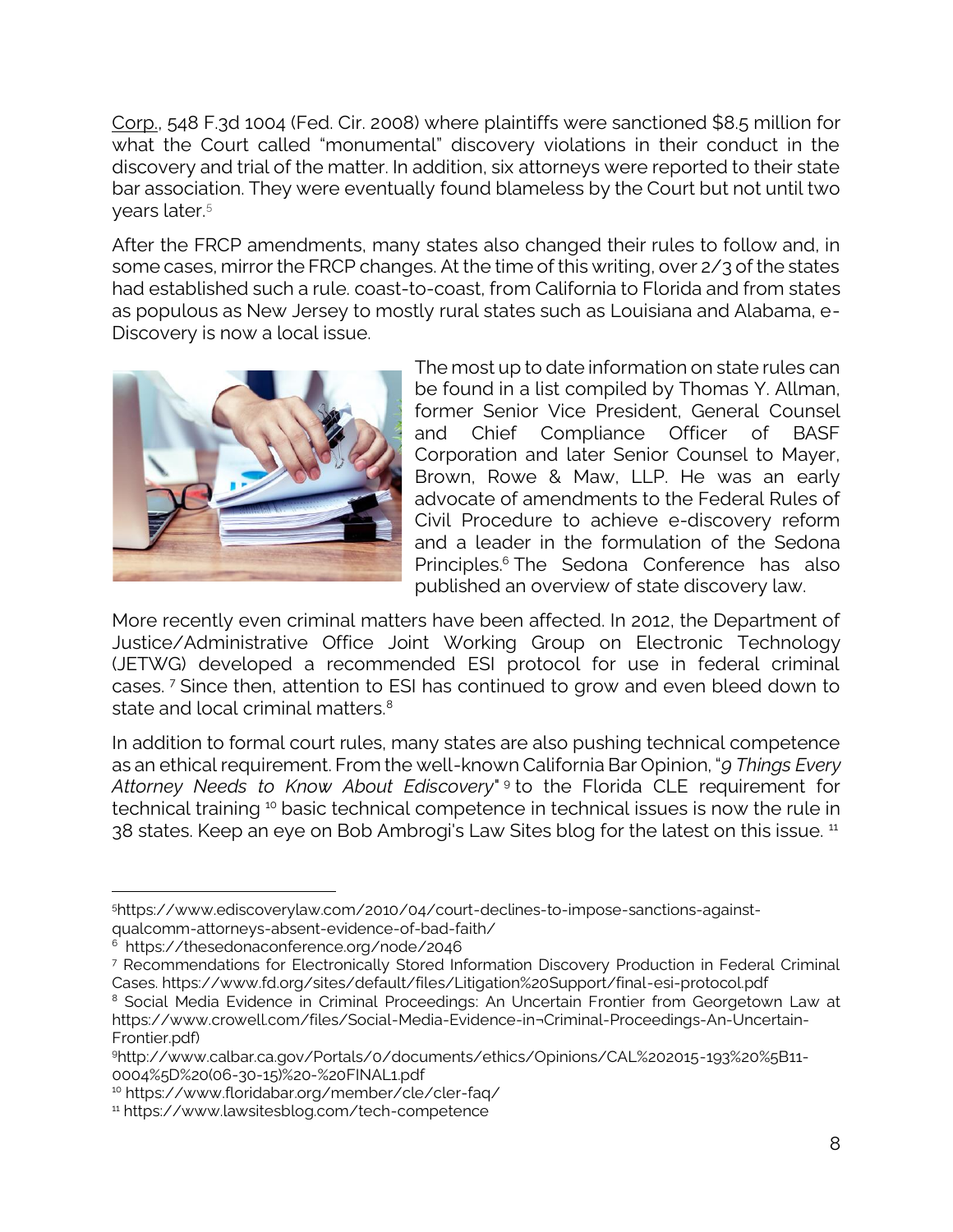At roughly the same time, the Electronic Discovery Reference Model (EDRM) was started to deliver leadership, standards, best practices, tools, guides, and test data sets to improve electronic discovery workflow processes. The original EDRM project (it has changed hands twice over the past several years and is now owned by consultants Mary Mack and Kaylee Walstead: [www.edrm.net](http://www.edrm.net/) ) came up with the following chart to show a general workflow for eDiscovery projects.

More recently, the multiplicity of data in electronic formats and the increase in digital activity by people in all areas of their lives has led to more confusion regarding ESI and retention standards. According to Georgetown Law, 88% of the US population uses the Internet every day and 91% of the adults use social media regularly<sup>12</sup>and given that more than 90 percent of all documents created today are generated in electronic format, we have seen an enormous rise in ESI in all case types.

Examples of the types of data now included in e-discovery are not just documents but e-mail, databases, web sites, instant messaging, blogs, chat room recording, even audio and video recordings. In fact, any stored information that could be relevant evidence now needs to be reserved.

One result of the rapid growth in not just volume but types of data was a second round of amendments to the FRCP. Passed in 2015, these amendments include:

- FRCP 1 was amended to require the court and the parties (new wording) to construe, administer, and employ (new wording) the rules "to secure the just, speedy, and inexpensive determination of every action and proceeding.". The basis of the changes is to ensure that parties share with the court the responsibility to apply the rules properly. The term "cooperation" appears in the advisory notes<sup>13</sup> and not the rule itself but the notes specifically discuss cooperation as a mandated alternative to the "over-use, misuse, and abuse of procedural tools." (the process of cooperation in litigation will be discussed more in Section 5 below.)
- Rule 26(b)(1) changes the older language on proportionality ("Relevant information need not be admissible at the trial if the discovery appears reasonably calculated to lead to the discovery of admissible evidence.") to state that parties may obtain discovery regarding non-privileged matters relevant to any party's claim or defense "*and proportional to the needs of the case, considering the importance of the issues at stake in the action, the amount in controversy, the parties' relative access to relevant information, the parties' resources, the importance of the discovery in*

<sup>&</sup>lt;sup>12</sup> See Social Media Evidence in Criminal Proceedings: An Uncertain Frontier from Georgetown Law at https://www.crowell.com/files/Social-Media-Evidence-in¬Criminal-Proceedings-An-Uncertain-Frontier.pdf)

 $13$  The advisory notes are essential to understanding the 2015 Amendments as many of the notes explain how the rules work in practice. Additionally, courts have, more and more, relied on the advisory notes in making rulings. A Comprehensive Overview: 2015 Amendments to the Federal Rules of Civil Procedure, Amii N. Castle https://kuscholarworks.ku.edu/bitstream/handle/1808/25513/5- Castle%2Bchart\_Final.pdf?sequence=1&isAllowed=y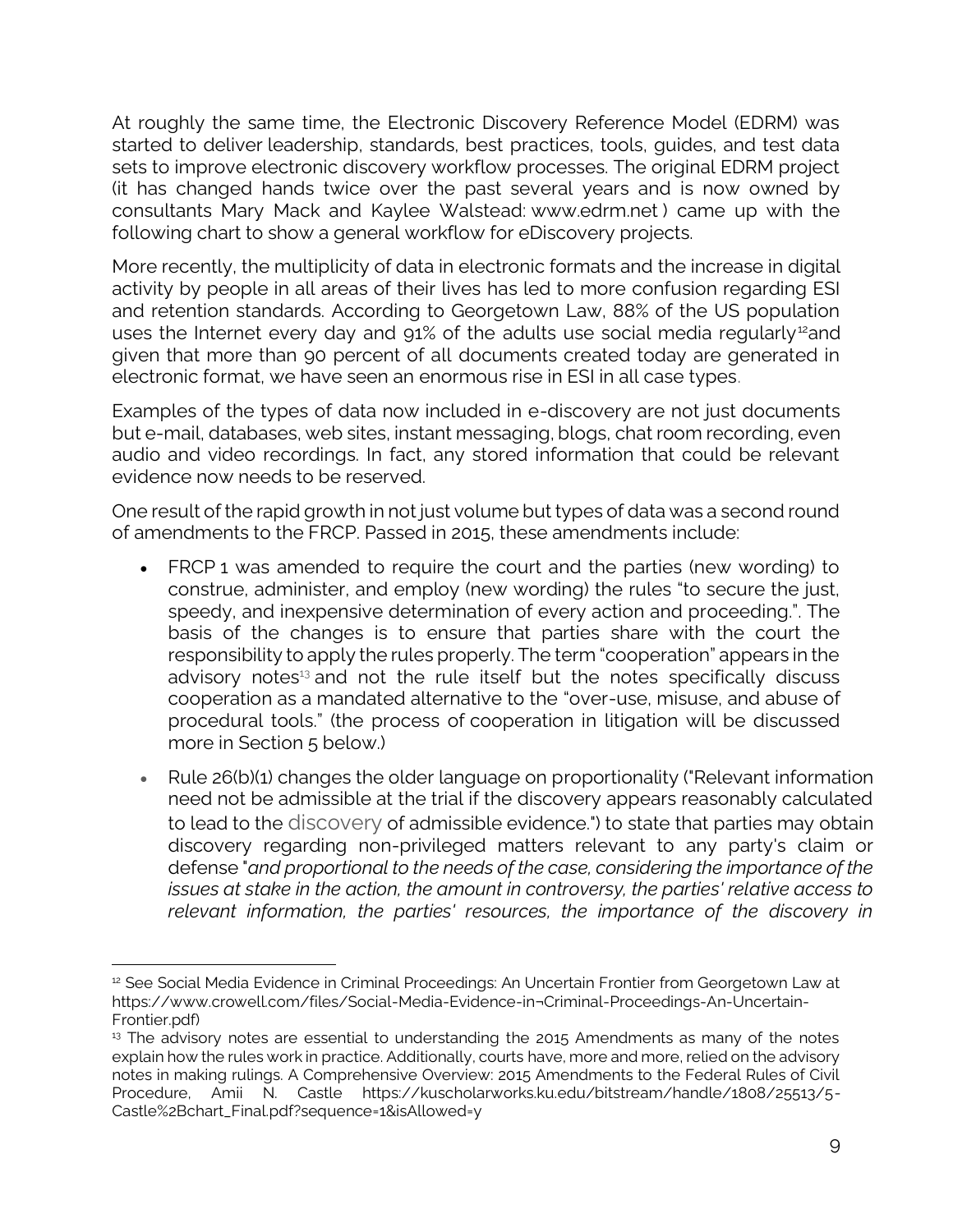*resolving the issues, and whether the burden or expense of the proposed discovery outweighs its likely benefit*."

• Rule 37(e) withdraws the earlier "safe harbor" provision with wording that if ESI that should have been preserved in anticipation of litigation is lost because a party failed to take "reasonable steps" towards its preservation, and it cannot be restored or replaced through other discovery, the court can enter Rule 37 sanctions, even without a finding of prejudice.

# <span id="page-10-0"></span>**Chapter 3: Cooperation**

During the same period that the original changes to the FRCP were being implemented, some complimentary efforts were being undertaken by the Sedona Conference (hereinafter Sedona), a nonpartisan law and policy think tank. Sedona published the first edition of *The Sedona Principles: Best Practices Recommendations & Principles for Addressing Electronic Document Production* in 2004 and the document became influential in the eventual recommendations of the FRCP advisory committee. The second amended version of *[The Sedona Principles](https://thesedonaconference.org/sites/default/files/publications/The%20Sedona%20Principles%20Third%20Edition.19TSCJ1.pdf)* was released in July of 2007 and a third edition was released in 2018, then updated in 2019.

On October 7, 2008, Sedona released its Cooperation Proclamation (hereinafter SCCP), endorsed by over twenty judges, including the Honorable Judges Shira Scheindlin, Andrew Peck, Paul Grimm, David Waxse, and John Facciola, all leading jurists in eDiscovery. The SCCP was designed to expedite reasonable, just, speedy, and less expensive approaches to e-Discovery mandated by Rule 1 of the Federal Rules of Civil Procedure. To that end, it hoped to shift the focus of the eDiscovery discussion from discovery disputes to litigating on the merits.

Their specific purpose was a reaction to what they termed "an unprecedented crisis" in the litigation arena where: "The costs associated with adversarial conduct in pretrial discovery have become a serious burden to the American judicial system. This burden rises significantly in discovery of electronically stored information (ESI). In addition to rising monetary costs, courts have seen escalating motion practice, overreaching, obstruction, and extensive, but unproductive discovery disputes – in some cases precluding adjudication on the merits altogether – when parties treat the discovery process in an adversarial manner. Neither law nor logic compels these outcomes." <sup>14</sup>

Judge Paul Grimm extolled the focus of the SCCP shortly after its publication in his memorandum opinion in *Mancia v. Mayflower Textile Services Co.,* 253 F.R.D. 354, 358 (D. Md. 2008). *Mancia* was an employment litigation case in which the parties had reached a discovery impasse that did not even involve ESI. Judge Grimm wrote, however, that "courts repeatedly have noted the need for attorneys to work

<sup>14</sup> https://thesedonaconference.org/download-pub/3802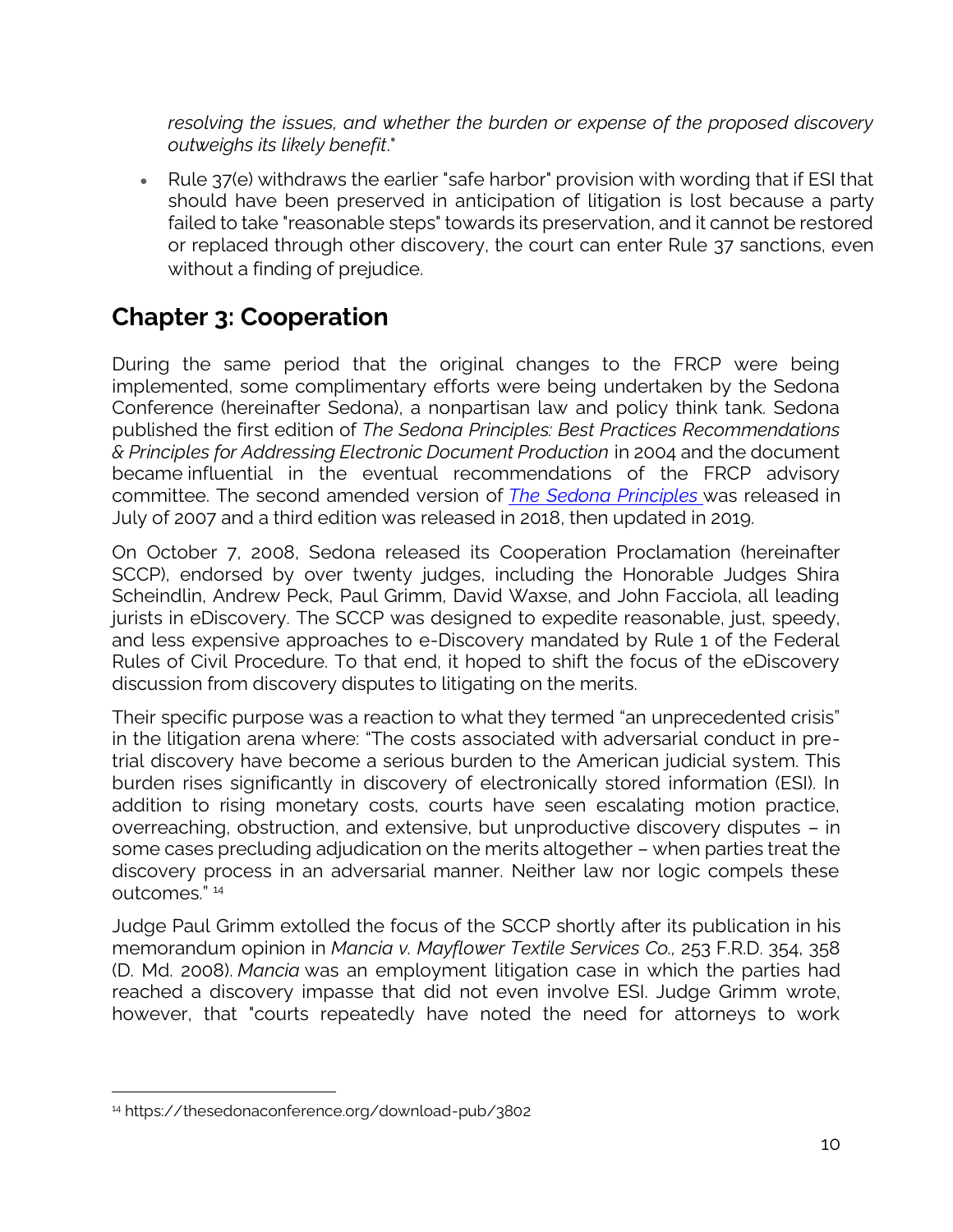cooperatively to conduct discovery, and sanctioned lawyers and parties for failing to do so." *Mancia*, supra, fn. 3.

Judge Grimm went on to write that "[p]erhaps the greatest driving force in litigation today is discovery. Discovery abuse is a principal cause of high litigation transaction costs. Indeed, in far too many cases, economics—and not the merits—govern discovery decisions. Litigants of moderate means are often deterred through discovery from vindicating claims or defenses, and the litigation process all too often becomes a war of attrition for all parties." *Mancia*, op cit pp 6-7

He then set forth the essence of the SCCP, observing that:

. .. there is nothing at all about the cooperation needed to evaluate the discovery outlined above that requires the parties to abandon meritorious arguments they may have, or even to commit to resolving all disagreements on their own. Further, it is in the interests of each of the parties to engage in this process cooperatively. For the Defendants, doing so will almost certainly result in having to produce less discovery, at lower cost. For the Plaintiffs, cooperation will almost certainly result in getting helpful information more quickly, and both Plaintiffs and Defendants are better off if they can avoid the costs associated with the voluminous filings submitted to the court in connection with this dispute. Finally, it is obvious that if undertaken in the spirit required by the discovery rules, particularly Rules 26(b)(2)(C) and 26(g), the adversary system will be fully engaged, as counsel will be able to advocate their clients' positions as relevant to the factors the rules establish, and if unable to reach a full agreement, will be able to bring their dispute back to the court for a prompt resolution. In fact, the cooperation that is necessary for this process to take place enhances the legitimate goals of the adversary system, by facilitating discovery of the facts needed to support the claims and defenses that have been raised, at a lesser cost, and expediting the time when the case may be resolved on its merits or settled. This clearly is advantageous to both Plaintiffs and Defendants." *Mancia*, op cit at p. 12

Shortly after *Mancia*, Judge Shira Scheindlin, in *[Securities and Exchange Commission](http://www.ediscoverylaw.com/uploads/file/Westlaw_Document_Collins%20%26%20Aikman.doc)  [v. Collins & Aikman Corp.](http://www.ediscoverylaw.com/uploads/file/Westlaw_Document_Collins%20%26%20Aikman.doc)*, 256 F.R.D. 403 (S.D.N.Y., 2009) found that the SEC's "blanket refusal to negotiate a workable search protocol" was "patently unreasonable" citing both *Mancia* and the SCCP.

"Rule 26(f) requires the parties to hold a conference and prepare a discovery plan. … Had this been accomplished, the Court might not now be required to intervene in this particular dispute. I also draw the parties' attention to the recently issued Sedona Conference Cooperation Proclamation, which urges parties to work in a cooperative rather than an adversarial manner to resolve discovery issues in order to stem the 'rising monetary costs' of discovery disputes." *SEC v Collins*, supra at p. 29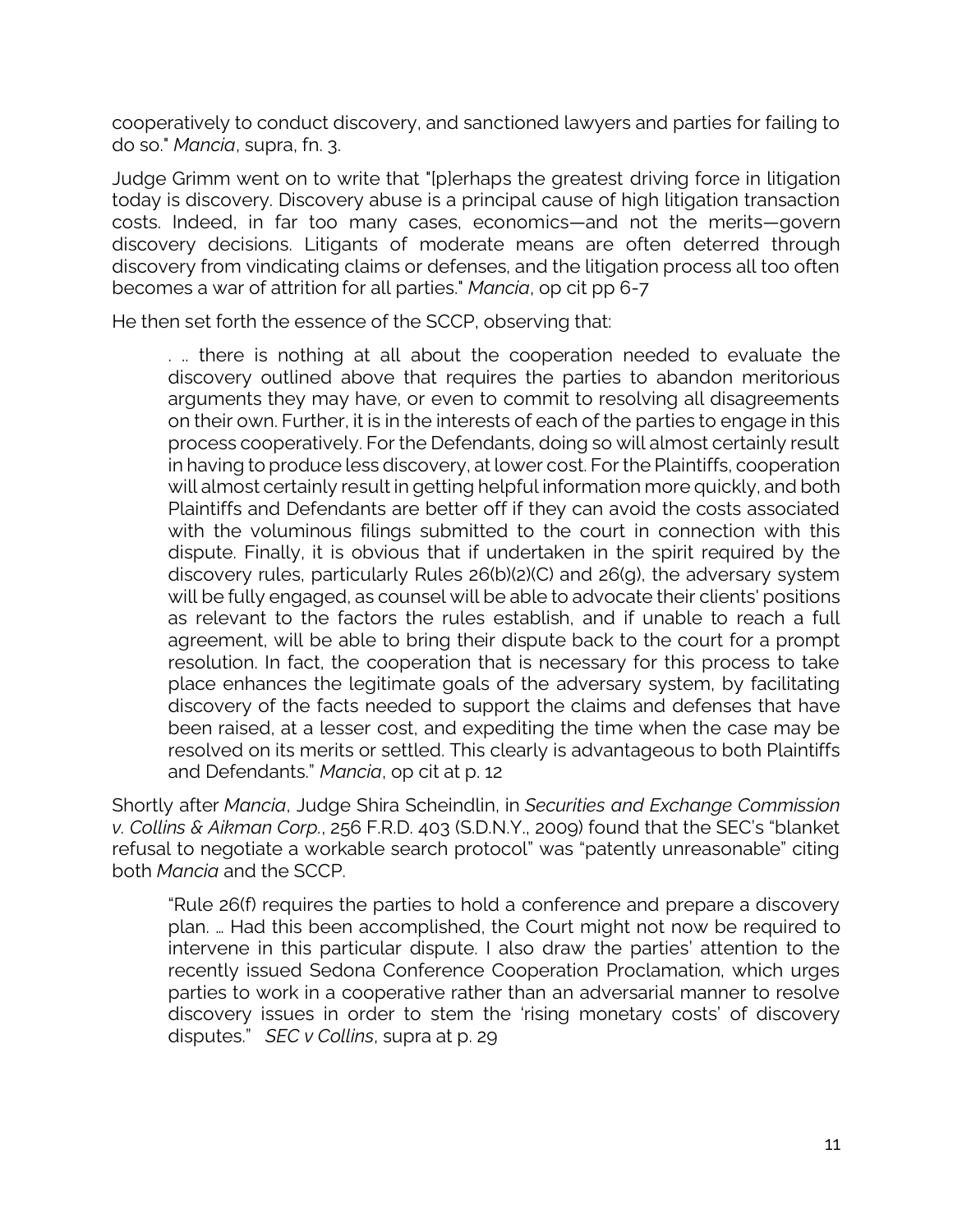Since then, we have had a great deal of discussion about what cooperation means <sup>15</sup> with much of the focus on the challenges of search techniques and the need to confer and agree on search protocols including but not limited to, sampling. As Judge Scheindlin said in *SEC v Collins*: "The concept of sampling to test both the cost and the yield is now part of the mainstream approach to electronic discovery."

And the specific endorsement of Technology Assisted Review (TAR) as a means of speeding up the process was first endorsed by Magistrate Judge Andrew Peck in his order in *Rio Tinto PLC v Vale, SA* 306 F.R.D. 125 (SDNY 2015) We shall discuss that issue more in Chapter 5 below.

But amidst all this talk of search protocol agreements, data sampling and TAR, it seems to me we have overlooked an extremely significant portion of the SCP.

Paragraph 2 states:

"With this Proclamation, The Sedona Conference® launches a national drive to promote open and forthright information sharing, dialogue (internal and external), training, *and the development of practical tools to facilitate cooperative, collaborative, transparent discovery.* This Proclamation challenges the bar to achieve these goals and refocus litigation toward the substantive resolution of legal disputes." (Emphasis added)

It seems to me we need more discussion about those "practical tools" which will then promote the ability to cooperate. We already have web-based applications which allow the posting and sharing of documents. These tools are now used routinely on large cases, and they are crucial for not only cutting costs but quickly and easily disseminating information to both sides of a case, which then allows quicker progress of the entire action.



But the culling down of enormous data sets to a manageable size for review is also an essential tool. Tools like these enable early low-cost access to any data set without the need to incur the full cost of native processing and thus make data available faster while reducing costs. This is the new generation of "… *practical tools to facilitate cooperative, collaborative, transparent discovery"* called for by the Sedona Conference Cooperation Proclamation.

For small cases, this approach is crucial. It means that the ultimate solution is more than just knowing the rules, avoiding e-jargon, and understanding the technology. The key is good lawyering and understanding the scope of *all* the procedural rules, not just those dealing with ESI.

<sup>&</sup>lt;sup>15</sup> see a complete list at the Sedona site https://thesedonaconference.org/cooperation-proclamation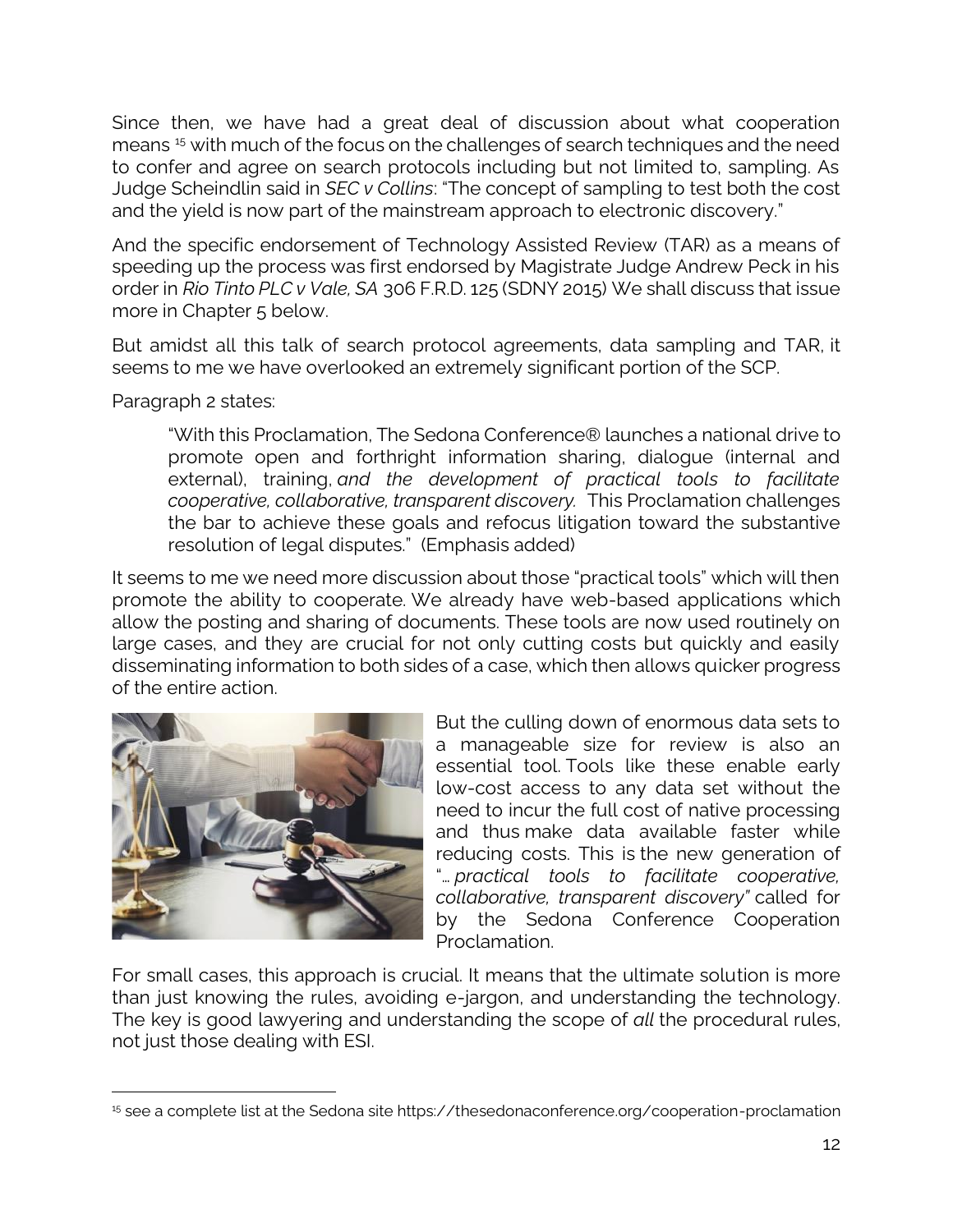In fact, a good argument can be made that small cases require an even greater level of understanding of these factors than larger cases. With larger cases, you typically have bigger budgets and more room to make mistakes. In small cases, a targeted plan of attack must be developed from the outset that will be sufficiently thorough to provide relevant discovery yet cost effective so the more limited budget will suffice.

Given the discussion above, what is the average practitioner to do to effectively manage e-Discovery in small cases? There are some practical ways in which you can approach the issue that can help. The first thing you can do costs nothing apart from the time spent thinking as a good lawyer. It is probably the most important thing you can do to minimize costs.

Take the time to think through what you really want to accomplish in terms of discovery of ESI. Make your requests targeted and specific enough to elicit exactly what you need for your case. Too often lawyers use the all-encompassing approach of casting the widest net possible. This obviously magnifies the cost of discovery. It might be done as a strategy, but more often it is done because it is easier.

While asking for everything does not require you to think about your case and determine early on what you need to meet your burden of proof, if you carefully tailor your requests, you can limit the amount of work that must be done. Which will lessen the amount of data that must be processed and reviewed. You will also have a good argument to persuade your opposing counsel to do the same or a judge to allow your motion for a protective order, thereby lessening your client's costs in responding to e-Discovery requests.

How do you go about performing effective triage at the outset? In federal court, and many state courts as well, you have a great tool: the FRCP 26(f) meet and confer conference.

My recommendation is to meet early and meet often. Although there may be a mandatory requirement to have at least one meet and confer, you are not limited to one meeting. If you meet early with your opposing counsel, you can take steps to define what they have, let them know how you feel they should preserve it and discuss how it should be collected in the most cost-effective way possible. You can do the same for your client's ESI so you can minimize your own expenses in terms of preservation and production concerns.

Next, know what you really want to accomplish in working with ESI. If you are not concerned with deleted information, you probably do not need the help of a computer forensics expert. On the other hand, if you do need the help of such an expert, that determination should be made quickly, and collection efforts should occur as soon as possible to avoid the inadvertent loss of information due simply to the normal operation of computer systems.

If you are not really concerned with metadata, you might be able to use less expensive collection options that do not preserve the metadata associated with the ESI you are collecting. Often, you are only looking for a copy of a file and do not care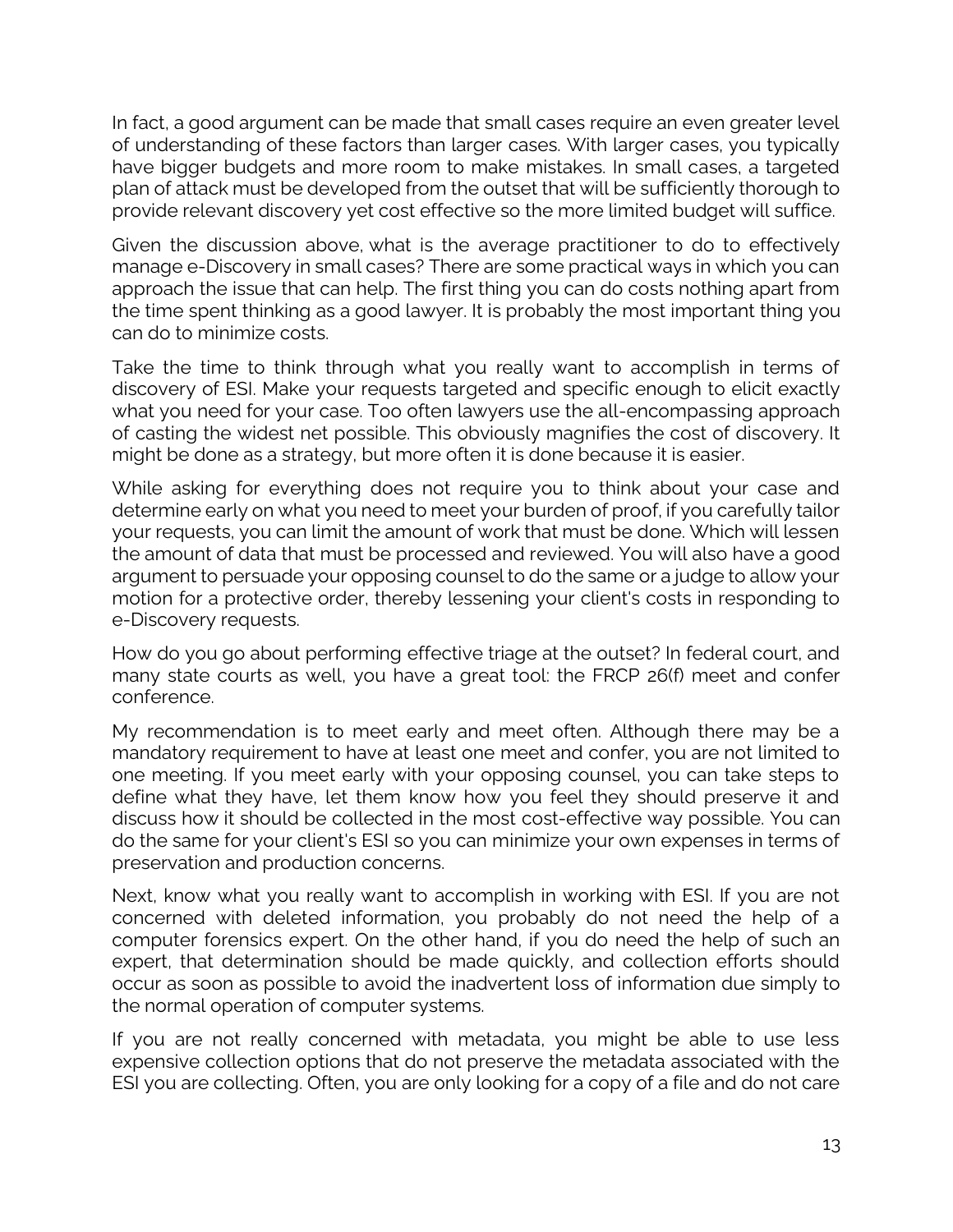about the metadata of the original. If you know what you are doing and what you are giving up, you can minimize collection costs by stipulation.

Even if you do need to preserve metadata, there are relatively inexpensive options available that you can use without hiring expensive outside consultants. It may take a higher level of technical ability on your part, and you must determine if you are comfortable engaging in self collection methods. If you a comfortable with these options, then you can negotiate with the other side to use the appropriate software tools.

The point is that you never want to make these decisions in the dark, which is why the issue should be dealt with at a meet and confer.

One technique that can also be considered at a meet and confer is the use of phased discovery. Why demand the ESI from every potential witness in a case when a more targeted approach might better serve your need? Agree to limit initial collection efforts to the key custodians you want and that if discovery of their ESI proves fruitful, you can move on to collection from other, more peripheral players. If this does not produce much of value with the key witnesses, you can safely move on to other witnesses. Even with key witnesses, consider a phased approach by using sampling techniques. Before you demand production of an individual's full file shares from a company server, consider whether you should first review just their e-mail files. If that analysis turns up attachments that are relevant, then you can move on to file shares or other locations on the file server.



Limit the type of information you seek initially. If you are not looking for financial data**,** then do not demand production of all spreadsheet files. If there is a limited date range at issue, do not ask for every document on the server; ask only for those that fall within the pertinent date range. If you can limit the scope of what you are looking for using key words, try filtering on key words. It might get you what you want right away. If key word searching is unsuccessful, you can then consider broadening the search or abandoning it altogether.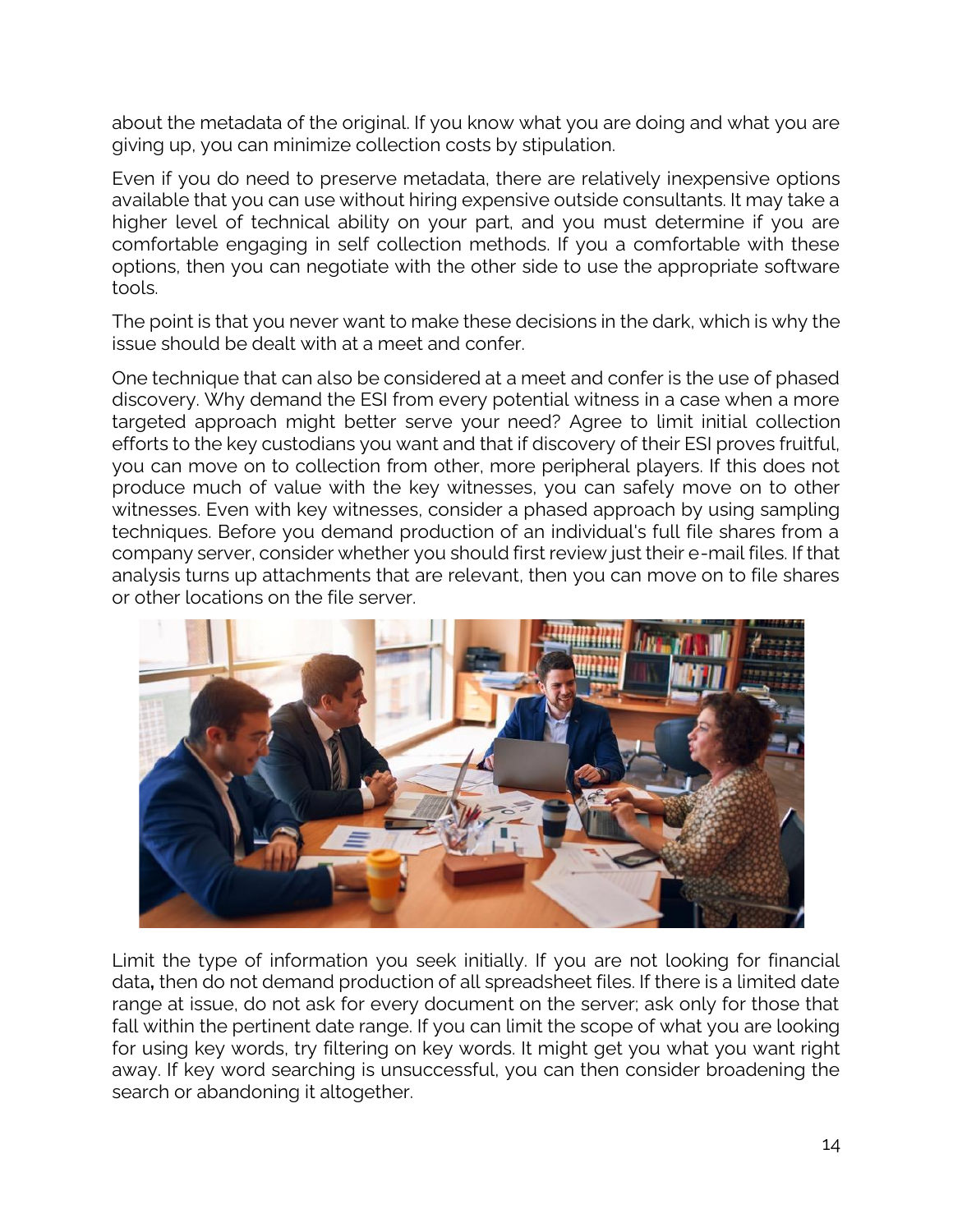If you are a lawyer who does not have a great deal of experience in eDiscovery, get some help—the earlier the better. Hiring a consultant who can help you develop a streamlined eDiscovery plan may cost some money up front, but in terms of avoiding the cost of spinning your wheels or making mistakes, the overall expense will be lessened.

And be sure to engage the right kind of consultant to help you. Vendor-neutral consultants typically do not have a vested interest in using one specific product or procedure. A vendor-affiliated consultant always has a biased agenda. The bias may be useful to your case but be aware of what you are getting.

Planning, a targeted approach to discovery, cooperation between counsel, and the use of the proper tools to meet your specific case needs can help you lessen the cost of e-Discovery in smaller cases. There are many practical technology options available short of a dedicated litigation support database solution to meet your needs in smaller cases. You must find what works best for you within the budget you have available and the particular ESI you must manage.

But the ultimate solution is more than just heeding to the admonition above about knowing the rules and understanding the technology. In my estimation, it is the process not the technology. As Craig Ball once said, "The key consideration is workflow" and another noted eDiscovery expert, John Martin, once remarked "it's the archer, not the arrow."

The fact is that technology is not the key to successful management of e-discovery in small cases. Rather, the single most effective way to keep eDiscovery costs low is to work with your opposition in a cooperative manner so you can stipulate to the use of low-cost solutions.

We all must change to the new paradigm of working in the digital world. In the words of The Hon. Lee Rosenthal, former Chair of the Standing Committee of the Judicial Conference, "Litigation habits and customs learned in the days of paper must be revisited and revised. The culture of bench and bar must adjust."

# <span id="page-15-0"></span>**Chapter 4: The Checklist Manifesto**

Given all the discussion in the section above, it is my firm belief that the best way to proceed in handling eDiscovery matters is to have checklists for each step of the process. The eDiscovery Checklist Manifesto (EDCM) is a complete workflow for the steps every legal professional should consider as they conduct litigation and eDiscovery.

This guide was updated by Bill Gallivan, Managing Director at Digital WarRoom, and you can download the most current version at [Digital WarRoom](https://www.digitalwarroom.com/ediscovery-checklist-manifesto) - The Checklist [Manifesto.](https://www.digitalwarroom.com/ediscovery-checklist-manifesto)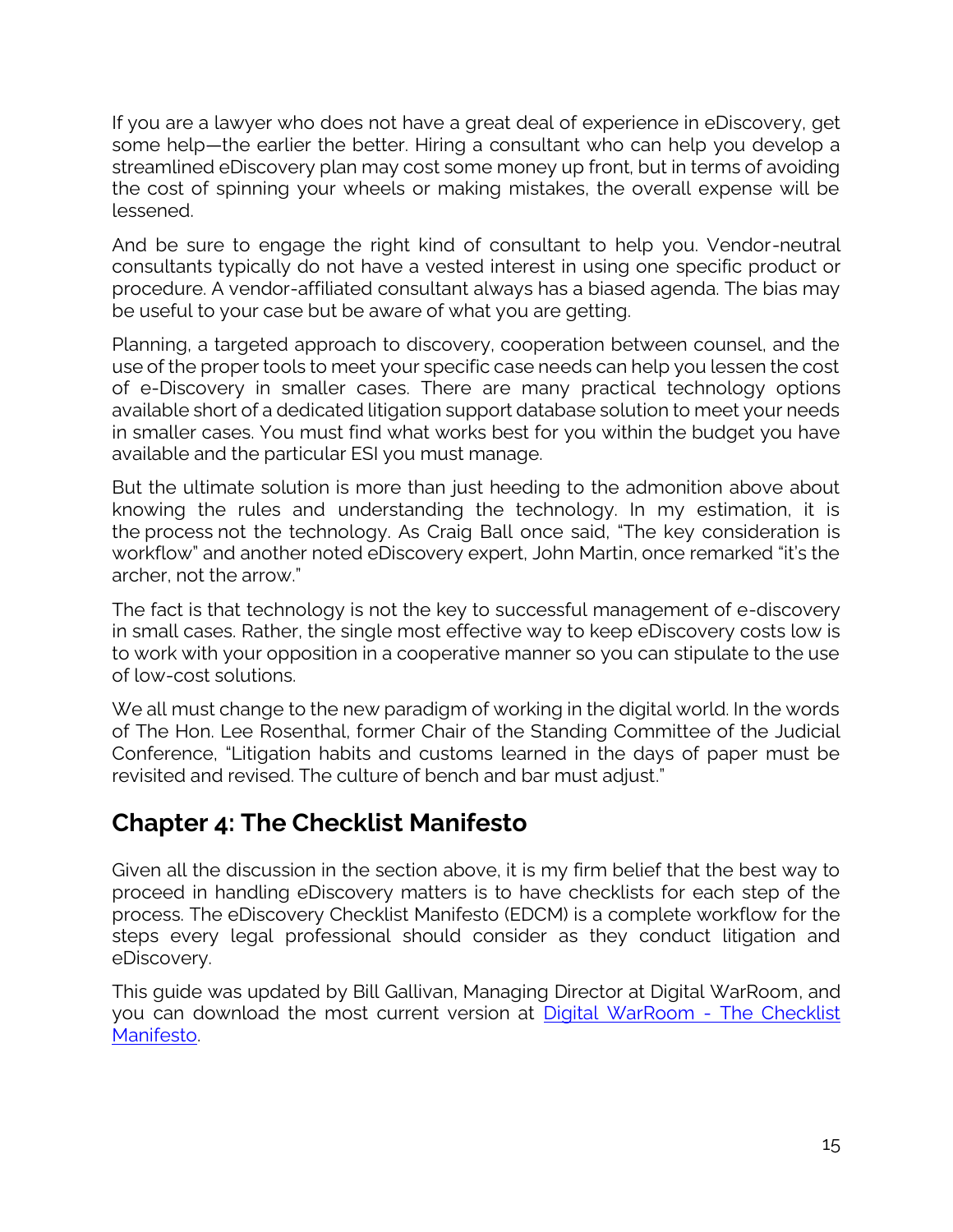

Our EDCM diagram represents a conceptual, iterative process. One might repeat the same step numerous times, homing in on a more precise set of results. One might also cycle back to earlier steps, refining one's approach as a better understanding of the data emerges or as the nature of the matter changes.

The outer circle represents the generally prevalent common steps which may occur in the eDiscovery process while the inner circle represents more unique common steps which may occur at any point in the process.

The diagram is intended as a basis for discussion and analysis, not as a prescription for the one and only right way to approach eDiscovery.

#### **The eDiscovery Checklist Manifesto (EDCM) – Specific Unique Tasks**

- **Client Consultation**: Points to consider and discuss in the initial client meeting There are consultation points that every attorney should cover or consider in the initial discussion with client. These may refer to the EDCM steps such as ID, Preservation, and Collection. Consultation can occur at any time but should occur before any specific litigation to adequately prepare the client in a proactive manner for issues that may arise should litigation occur. Consultation may then occur cyclically throughout any specific project and will flow into the Strategy checklist set out further below.
- **Identification**: Identify and validate potentially relevant ESI sources In the EDRM process, the legal team uses the identification phase to develop and execute a plan to identify and validate potentially relevant ESI sources including people and systems. The scope of this data may be uncertain in the early phases of a legal dispute and may change as the litigation progresses. But learning the location of potentially discoverable data is necessary to issue an effective legal hold in the Preservation stage.
- **Preservation**: Prevent potentially relevant data from being destroyed after litigation becomes apparent. Keep in mind, however, that the duty to preserve relevant data does not always flow from a litigation hold notice. It may arise under a common law obligation or under a statute or regulation. The Committee Notes to FRCP 37 (e) state, in part, "Many court decisions hold that potential litigants have a duty to preserve relevant information when litigation is reasonably foreseeable. Rule 37(e) is based on this common-law duty; it does not attempt to create a new duty to preserve." In the federal and most state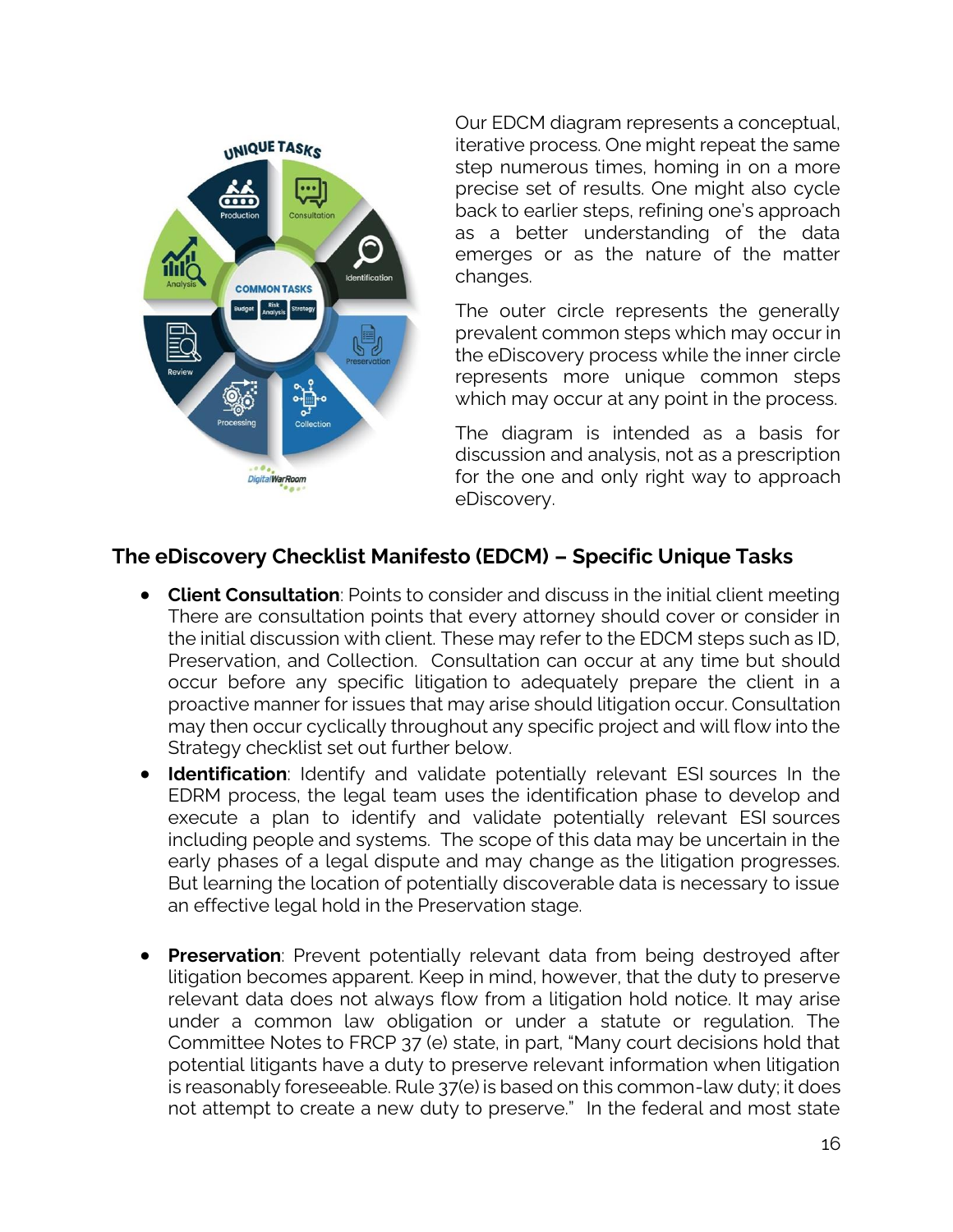courts, there is no tort cause of action for the intentional destruction of evidence after litigation has commenced. [\[1\]](https://www.digitalwarroom.com/blog/electronic-discovery-for-the-rest-of-us-ediscovery-checklist#_ftn1) But since such destruction constitutes abuse of the discovery process, it is subject to a broad range of sanctions. These sanctions are, however, intended to remedy discovery abuse, not to punish the offending party.

- **Interview Custodian**: Identify and review all custodians who may be relevant to the litigation. Identify and review all custodians who may be relevant to the litigation. Simple and straightforward questions often elicit the most helpful answers and should be focused on the time frame and data questions at the center of the dispute.
- **Collection:** acquisition of potentially relevant ESI as defined in the Identification phase. Collection is the acquisition of potentially relevant electronically stored information (ESI) as defined in the Identification phase. The process of collecting ESI will generally provide feedback to the Identification function which may then influence or even expand the scope of the eDiscovery project. The needs of a case may require a forensic preservation of certain materials; other times, custodian our counsel directed self-collection and forensically sound copying of email containers (PST, MBOX) or making and archive from a hosted email service or file share may be appropriate. Keep in



mind that collection is NOT the same as *Figure 1: Forensice Collection of Evidence*preservation, which is described above. Collection

is the first step in th e ultimate review process and should be done subject to some specific review goal. Collection processes may be in person or remote and typically account for roughly 13% of the entire cost of an eDiscovery project. Do not fixate on the containers — the e-mail, spreadsheets and databases — with insufficient regard for the content. Some examples of common failure of producing parties and requesting parties include: Focus on getting the other side's tapes and hard drives when unable to articulate what they're seeking. Saying, "I want the e-mail" is as meaningless as saying, "I want the paper.". E-mail, voicemail, ledgers – even a mirror with Lipstick on it - is just media used to hold and convey information. Most importantly, it's the transaction and the content that make them evidence:

- o Form only matters for reasons of accessibility (Can I view/hear it?)
- o preservation (How do I protect it?),
- o utility (Can I search and sort it?),
- o completeness (Is something added or absent?) and
- o authentication (Can I rely on it?).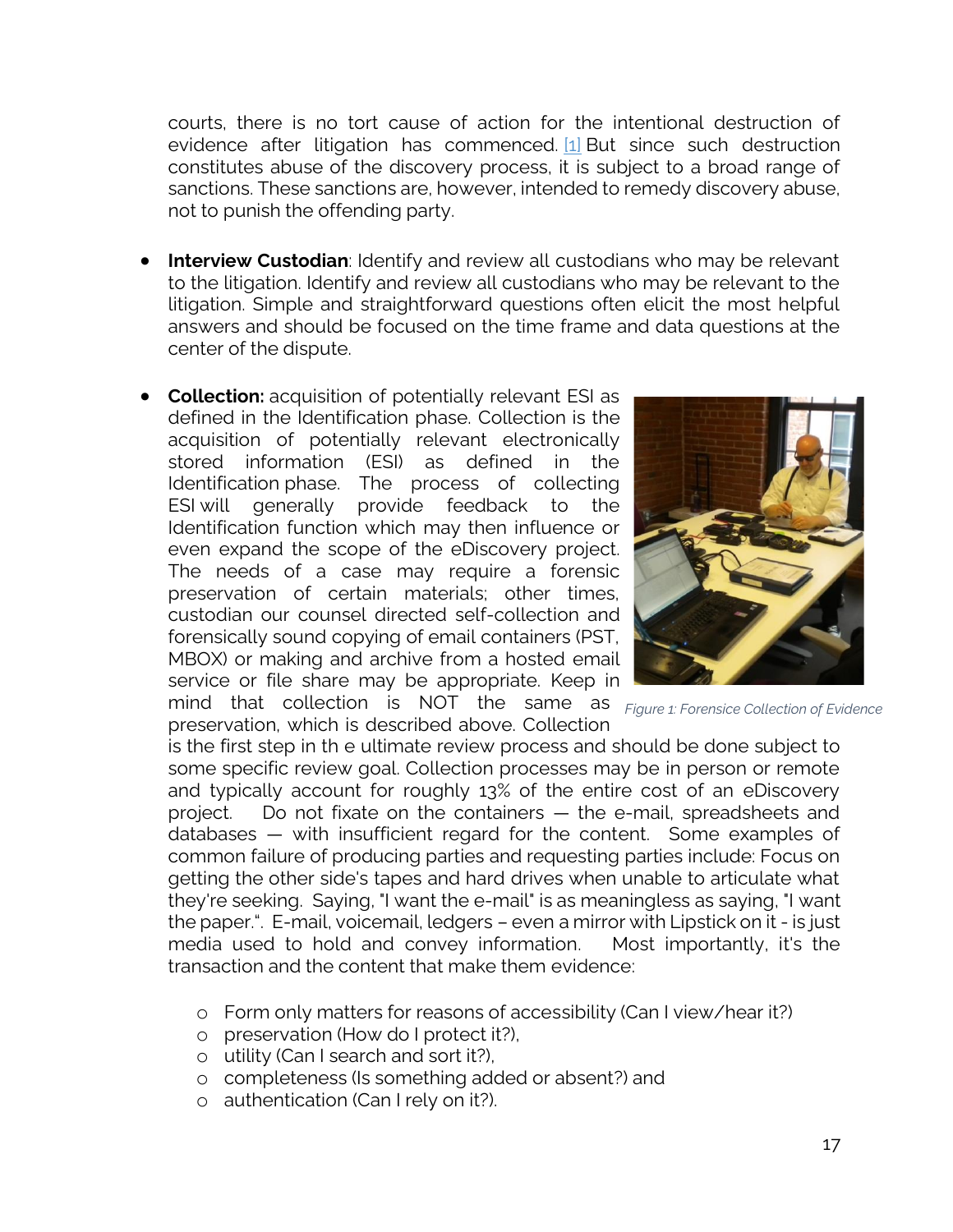• **Processing**: Electronically prepare ESI for review After collection, it is often necessary to "process" data to prepare it for review. This involves machinebased manipulation of all the various data sets collected into a common format for use in a software review tool.



*Figure 2: Processing Data*

• **Review:** Search, examine, and assess processed ESI Document review is a critical component in the eDiscovery process and is used to identify, classify, categorize, and prepare for production a variety of document types. Most analyses of the eDiscovery process agree that this is the most expensive step in that process and can often account for as much as 70% of the eventual spend. Given that pricing prominence, it is critical that this stage be handled efficiently**.**

| Find Documents                                             |               |   |                        |                                |                             |                   | Current Docs: 24 Pages: 123 Filters: 1 production    |                                  |                                        |                                                          |               |                                       |    | $\circledR$ $\circledR$ Document Id 118 - DWR GIST follow up Inform -                                                      |
|------------------------------------------------------------|---------------|---|------------------------|--------------------------------|-----------------------------|-------------------|------------------------------------------------------|----------------------------------|----------------------------------------|----------------------------------------------------------|---------------|---------------------------------------|----|----------------------------------------------------------------------------------------------------------------------------|
| Review                                                     | Drufts -      |   | $\sigma$               | 囼                              |                             |                   | to                                                   | $-1$ FAMILY                      | $-$ DATE $\pm$                         | <b>Native</b>                                            | Highlighted   | Image                                 | oa | <b>History</b>                                                                                                             |
| Filters                                                    |               |   |                        | g                              |                             |                   |                                                      |                                  | 2.8/18/2                               |                                                          |               |                                       |    |                                                                                                                            |
| > Assignments                                              |               |   |                        | g                              | 旱                           |                   | 45                                                   | 45                               | B/10/2                                 | From:<br>Date:                                           | Robert Powell | June 06, 2016 10:30:00 AM (-05)       |    |                                                                                                                            |
| <b>Binders</b><br>$\cdot$                                  |               |   |                        | ⊠                              |                             |                   | 118                                                  | 118                              | $-6/6/20$                              | Ta:                                                      | Joann Powell  |                                       |    |                                                                                                                            |
| $\ast$ $\Box$<br>Custodians                                |               |   |                        | €                              |                             |                   | 465                                                  | 118                              | 6/6/20                                 | Subject:                                                 |               | <b>DWR GIST follow up Information</b> |    |                                                                                                                            |
| + Collections                                              |               |   | 5                      | €                              |                             |                   | 466                                                  | 118                              | 6/6/20                                 |                                                          |               |                                       |    |                                                                                                                            |
| <b>Productions</b><br>$\cdot$ $\Box$                       |               |   | ö                      | <b>G</b>                       |                             |                   | 467                                                  | 118                              | 6/6/20                                 | Attachments:                                             |               |                                       |    | A - Confidential - Reviwer Performance Report                                                                              |
| + Adverse                                                  |               |   | ż                      | g                              | н                           |                   | 122                                                  | 122                              | 1/24/2                                 |                                                          |               |                                       |    | (01-05-16) xlsx; B - Confidential - GIST Map -                                                                             |
| ▼ Great Western Railway<br>C GWR-500000001 - 00000123 (24) |               |   | $\mathbf{B}$           | g                              | ш                           |                   | 203                                                  | 203                              | 1/23/2                                 |                                                          |               |                                       |    | Disagreement Distribution Phase III (05-02-16)a<br>Trained Results visy: C - Confidential - Phase IV                       |
| VOL 002 (18)                                               |               |   | $\alpha$               | g                              | н                           |                   | 212                                                  |                                  | 212 5/11/7                             |                                                          |               |                                       |    | GIST Model - Scoring and Reviewer Variance (05-                                                                            |
| <b>Experience Fields</b>                                   |               |   | $\bullet$              |                                |                             |                   |                                                      |                                  | U                                      |                                                          | 09-161a.xluc  |                                       |    |                                                                                                                            |
| $\triangleright$ $\Box$ 10s                                |               |   |                        |                                |                             |                   | Work Product Inspector: Document Id 118              |                                  | $*$ X                                  | Joann.                                                   |               |                                       |    |                                                                                                                            |
| $\triangleright$<br>Piths                                  |               |   | Marks                  |                                |                             |                   | Issues                                               |                                  |                                        |                                                          |               |                                       |    |                                                                                                                            |
| $\star \Box$<br><b>Bates</b>                               |               |   |                        | Non-Responsive                 |                             | $\boxed{\bullet}$ | $+13$                                                | Interrogatories                  | $\begin{array}{c} \hline \end{array}$  |                                                          |               |                                       |    | Thank you for the time and great questions - I appreciate that you                                                         |
| $\cdot$<br><b>Marks</b>                                    |               |   | ш<br>Θ                 | <b>TEST</b>                    |                             |                   |                                                      | R1. Request #1                   |                                        | and the team are putting great thought into the process. |               |                                       |    |                                                                                                                            |
| $\triangleright$ Tissues                                   |               |   | ø                      | Responsive<br>Responsive - AEO |                             |                   | W.                                                   | R2. Request #2<br>R3. Request #3 |                                        | To recap from my notes:                                  |               |                                       |    |                                                                                                                            |
| <b>E Special Filters</b>                                   |               | G |                        |                                | Responsive - Public         | i۵                |                                                      | R4. Regeust #4                   |                                        |                                                          |               |                                       |    |                                                                                                                            |
|                                                            |               |   |                        |                                |                             |                   |                                                      |                                  | $\left\lceil \frac{1}{2} \right\rceil$ |                                                          |               |                                       |    | In addition to standard (most frequently requested).<br>progress reports, we can provide bespoke, static reports for       |
| <b>Keywords</b>                                            | Keyword Lists |   | <b>Privilege Basis</b> |                                |                             |                   |                                                      |                                  |                                        |                                                          |               |                                       |    | your teams in the DWR to monitor progress to alternate                                                                     |
| Paste or brps knowords here.                               |               |   |                        |                                | Type or seller a binit hays |                   |                                                      |                                  |                                        | measures.                                                |               |                                       |    |                                                                                                                            |
| Stemming                                                   |               | ⊛ | <b>Comments</b>        |                                |                             |                   |                                                      |                                  |                                        |                                                          |               |                                       |    | When constructing GIST models, we solicit your input in the<br>source reviewers to include, exclude, overweight, etc., and |
| Clear                                                      | Search        | ۰ | See page 2 for depo    |                                |                             |                   |                                                      |                                  |                                        |                                                          |               |                                       |    | can compare the effects with you before updating learning                                                                  |
|                                                            |               |   |                        |                                |                             |                   | (2) Propagate comment to duplicates (will overwrite) |                                  |                                        | scores                                                   |               |                                       |    | You can include multiple pass review, clustered / layered                                                                  |

*Figure 3 Review Panel: Filter Tree, Result List, Document Browser*

• **Analyze:** Detailed examination and scrutiny of reviewed ESI In the original EDRM model, analysis was a standard function of the Review process and was primarily manual. But as more sophisticated analytics tools have emerged, this phase has drawn more attention as an area to increase productivity.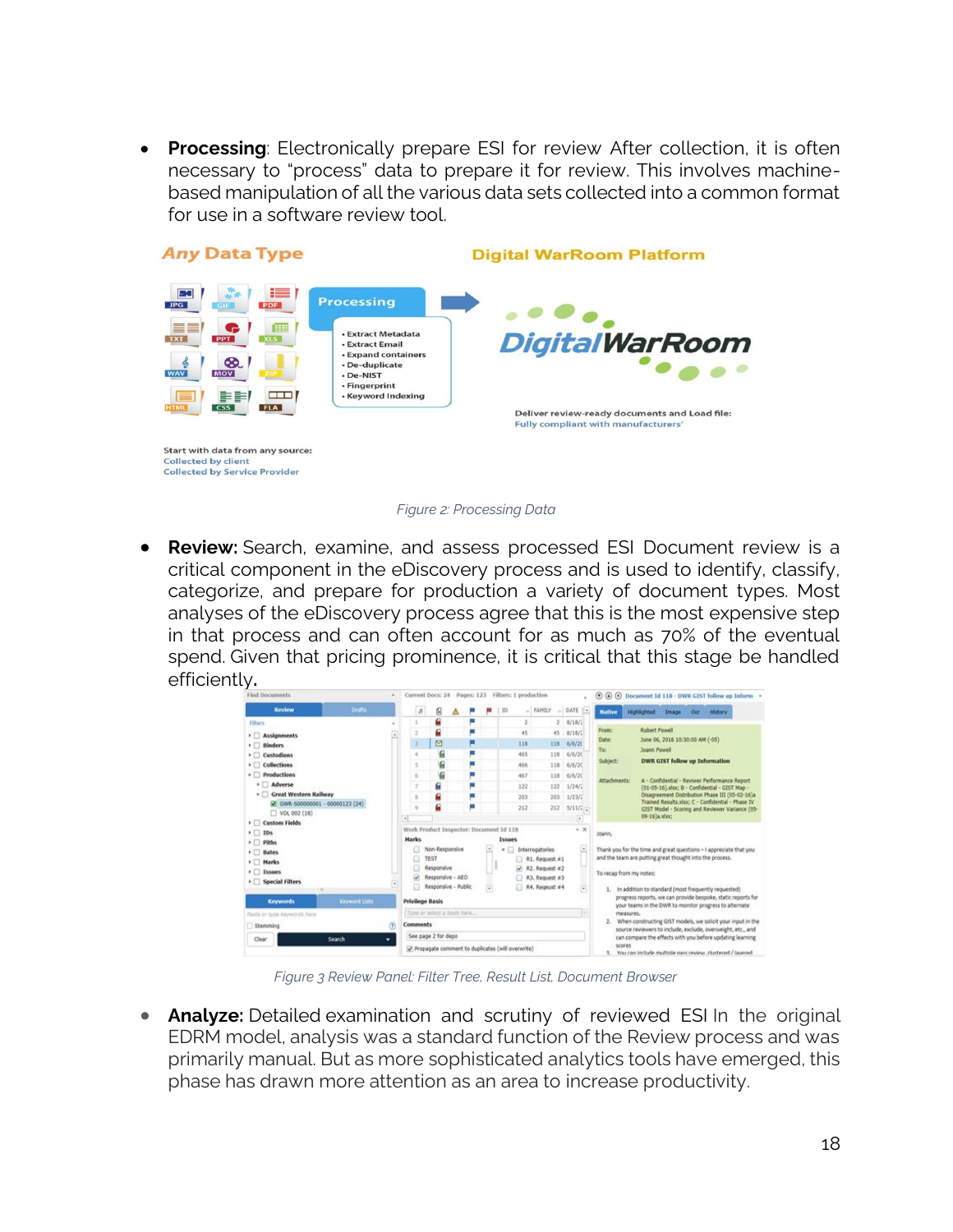| <b>Keyword Analysis</b>               |       |                            |                        |                           |                     | $- \times$               |
|---------------------------------------|-------|----------------------------|------------------------|---------------------------|---------------------|--------------------------|
| KW List SH 575<br>Apply               |       | Collections<br>$\cdots$ by |                        |                           |                     |                          |
| Keyword<br>$\scriptstyle\rm w$        | Total | Client\Custodian Documents | Client\Custodian Email | Client\St Augustine Docs  | Client\Server Share | E                        |
| umd or (genesee                       | 121   | 25                         | 39                     | 23                        | 34                  |                          |
| traminette or no                      | 23    | 4                          | 0                      |                           | 12                  |                          |
| ndiip or loc or m: 185                |       | 63                         | 79                     | 27                        | 16                  |                          |
| landquart or chu                      | 89    | 6                          | 33                     | 26                        | 24                  |                          |
| gist or (checklist   135              |       | 33                         | 35                     | 44                        | 23                  |                          |
| brobeck or (libra 78                  |       |                            | 66                     |                           |                     |                          |
| WHEN I COURT AND A RESIDENT TO MAKE   |       | mon.                       |                        | <b>ALC:</b>               | <b>Park</b>         | $\overline{\phantom{a}}$ |
| Apply Stemming to Keywords V Heat Map |       |                            |                        | Append to previous export | <b>Export</b>       |                          |

*Figure 4: Keyword Analysis - Hits by search string*

• **Production**: Proposed formats & methods - the production of ESI continues to present significant challenges in the discovery process. FRCP Rule 26(f) posits that the method and format of production shall be included in the discovery plan.

#### **The eDiscovery Checklist Manifesto (EDCM) – Common Tasks**

These common tasks fall generally under the heading of Project Management. For a greater consideration of that topic, the author recommends that you read Project Management in Electronic Discovery: An Introduction to Core Principles of Legal Project Management and Leadership by Michael I. Quartararo

- **Strategy:** A comprehensive strategy will be the single greatest factor in controlling your litigation. It should be dynamic, flexible, and reviewed periodically. DWR has long been centered on risk analysis as a key component of their strategic approach to eDiscovery, not just in weighing relevant eDiscovery obligations but also exploring methods of managing cost vs risk. Tom O'Connor and Bill Gallivan have discussed that balance in webinars as well as a live presentation at the ABA TechShow 2020. A slide from that presentation is shown below and the entire presentation can be viewed at [https://www.digitalwarroom.com/webinars.](https://www.digitalwarroom.com/webinars)
- **Risk Analysis:** Cost vs risk analysis of case Best Practices must support intelligent cost / risk decisions with Defensibility, Reasonableness, and Proportionality being your guides.

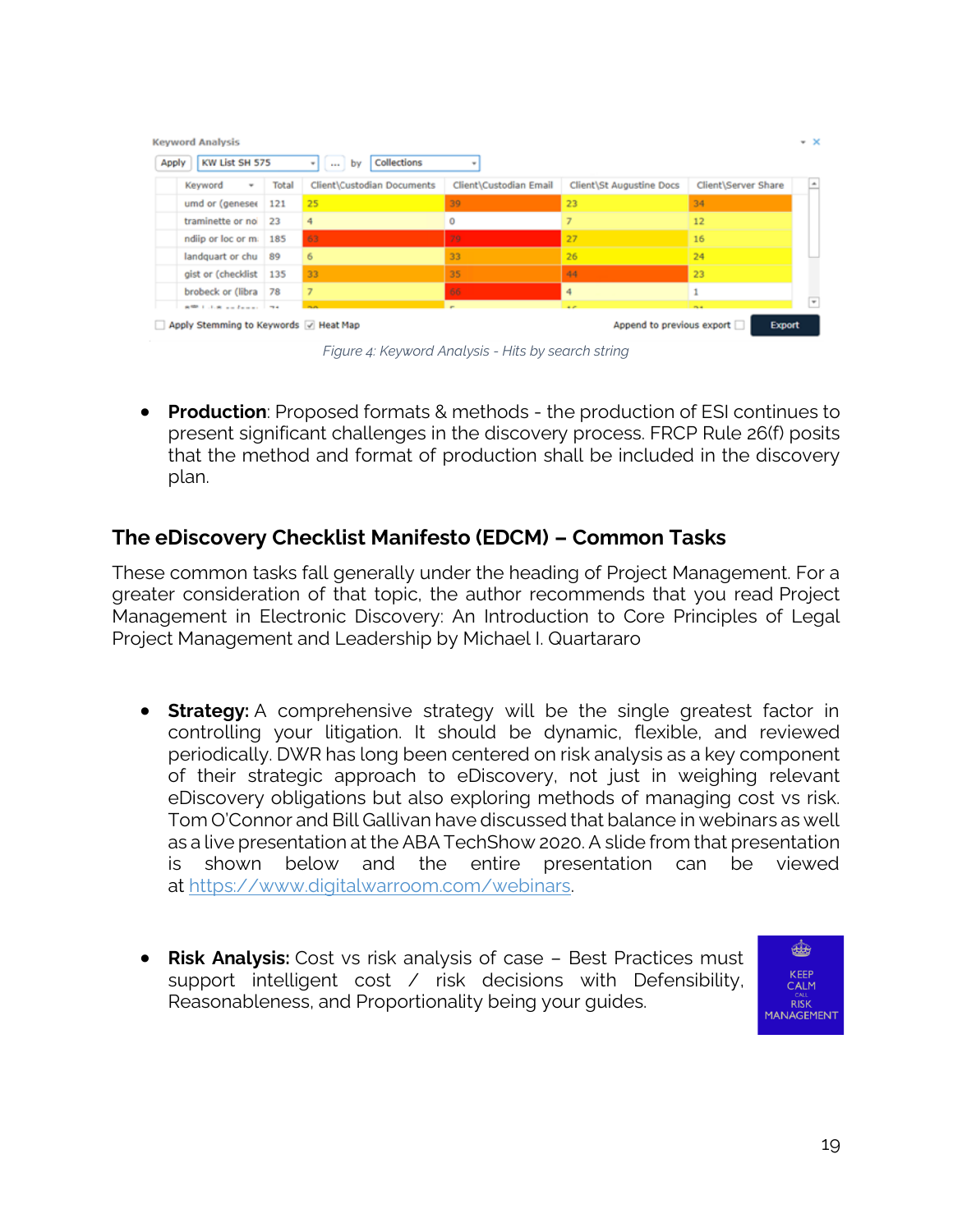• **Budget:** Contemplated costs & damage assessment. FRCP 1 requires matters be handled in a manner that is "just, speedy and inexpensive." Having a budget will be important for discussions with not only your client but the Court when discussions arise about proportionality or eventual final cost awards. Once you have completed the various steps specific to your process in the EDCM checklist, you will be ready to proceed to using software to perform those tasks.

|        | <b>LEGAL RISK MANAGEMENT</b><br>75% Of Risk Is Prior To Processing |                              |
|--------|--------------------------------------------------------------------|------------------------------|
|        | $\triangleright$ Risk of Sanctions                                 |                              |
|        | Gross<br><b>Negligence</b>                                         | Willful<br><b>Spoliation</b> |
| Fines. | Special Jury                                                       | Dismissal.                   |
|        | Negligence<br>Cost-Shifting                                        | Instruction                  |

*Figure 5: Balance Legal Risk and Budget Risk*

# <span id="page-20-0"></span>**Chapter 5: Managing eDiscovery … meet Digital WarRoom**

We will now turn to a discussion of strategic uses of Digital WarRoom (DWR) in the overall eDiscovery workflow. But before we get to a detailed list, let's get a sense of overall strategy. And what better sources of that than the co-founders of DWR, Dan and Bill Gallivan.

The Gallivan brothers have a deep and varied background in technology. Bill is a US Navy veteran and after completing his service he managed the commercialization of many technologies that were developed in the Ohio Supercomputer Center at The Ohio State University. Dan worked at several software startups, most notably as a graphic design software pioneer at Aldus.

After Adobe acquired Aldus, Dan helped Am Law 100 firm K&L Gates launch the eDiscovery software and services company Attenex in the early 2000s. Dan recruited Bill to help Attenex grow and after a successful stint there, K&L Gates decided it didn't want to be in the software business and sold Attenex. Realizing they made a good team in business as in life, Dan and Bill founded Digital WarRoom

What was their goal with DWR? Bill says "Our goal has always been to make dispute resolution affordable. We focus on FRCP 1 — ensuring client matters are Just, Speedy, and Inexpensive."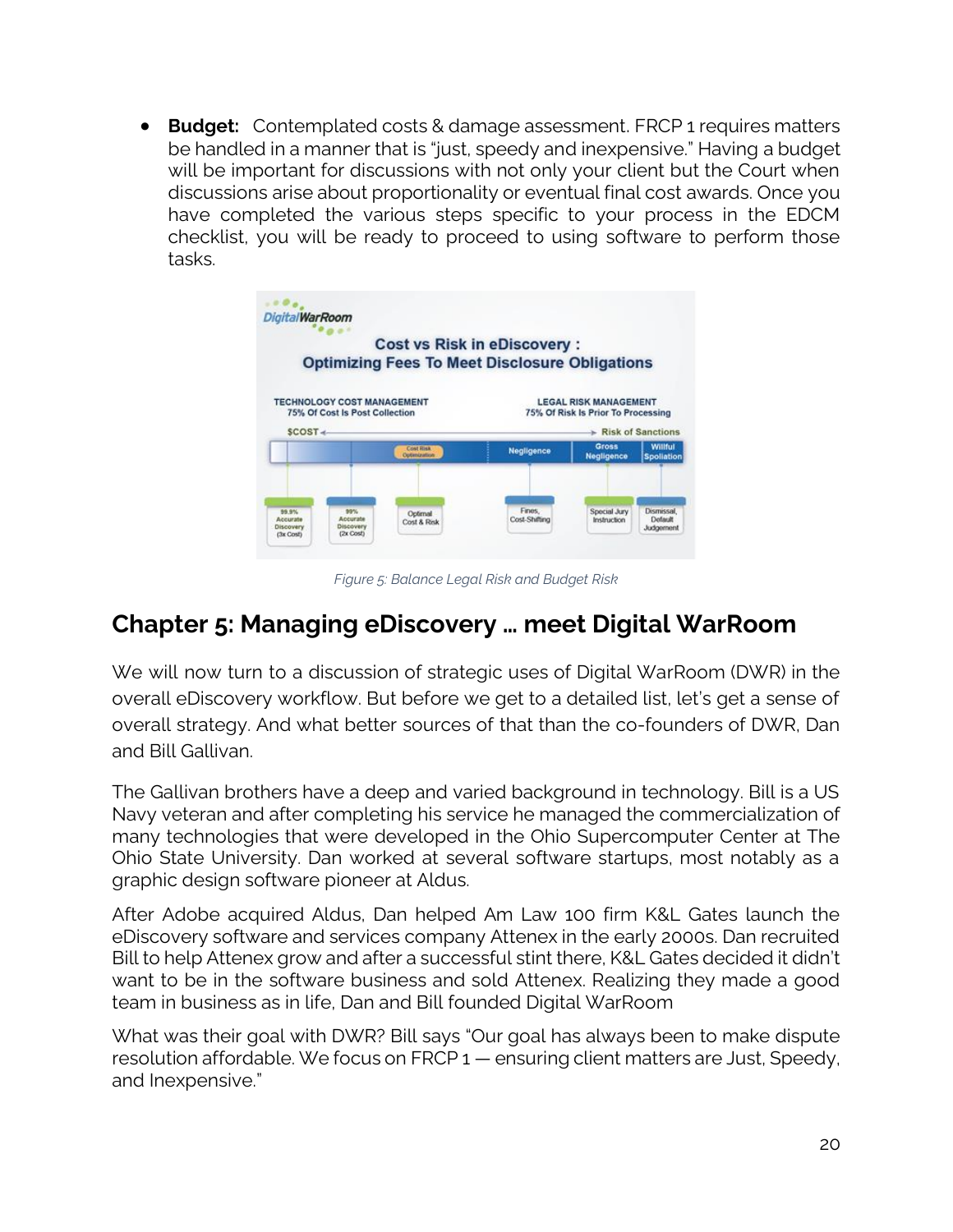Dan says, "Whenever we learn about critical eDiscovery workflow errors, our product managers ask, "How can we code a "guardrail" that prevents that from happening? Guardrails are a product development priority for Digital WarRoom."

For more with the Gallivan brothers and their vision as applied at Digital WarRoom, please see the interview 'Making ediscovery Accessible, Safe, and Profitable for Law [firms of All Sizes](https://www.digitalwarroom.com/hubfs/Collateral/DWR%20Interview%20With%20Bill%20And%20Dan%20Gallivan.pdf)'.

Digital WarRoom provides eDiscovery software which can be deployed as a cloud based, or installed on-premise. Digital WarRoom can accelerate processing, early case assessment, review, production and data management for law firms, legal departments, corporate legal teams, and government agencies. This software is fully do-it-yourself (DIY), meaning legal professionals can process, review, and produce electronic documents within a single end-to-end platform - without the need for a service provider or a third party to intervene.

Standard features include automated processing, duplication, and policy management, reviewing and tagging documents, creating privilege logs, redacting text as needed, producing responsive documents in a variety of formats, and creating document sets for expert interviews or deposition preparation. For small cases, you can often process data and review documents within a single day.



## **Real World Strategy**

Given this framework, what can the average practitioner do to effectively manage e-Discovery in small cases? There are some practical ways in which you can approach the issue that can help.

The first thing you can do costs nothing, apart from the time spent in thinking as a good lawyer. It is probably the most important thing you can do to minimize costs.

Take the time to think through what you really want in terms of discovery of ESI. Make your requests targeted and specific enough to elicit exactly what you need for your case. Too often lawyers use the all-encompassing approach of casting the widest net possible and this invariably magnifies the cost of discovery.

It might be done as a strategy, but more often it is done because it is easier to do. Asking for everything does not require you to think about your case and determine early on what you need to meet your burden of proof. If you carefully tailor your requests, you can limit the amount of work that must be done and lessen the amount of data that must be processed and reviewed. You will also have a good argument to persuade your opposing counsel to do the same, thereby lessening your client's costs in responding to e-Discovery requests.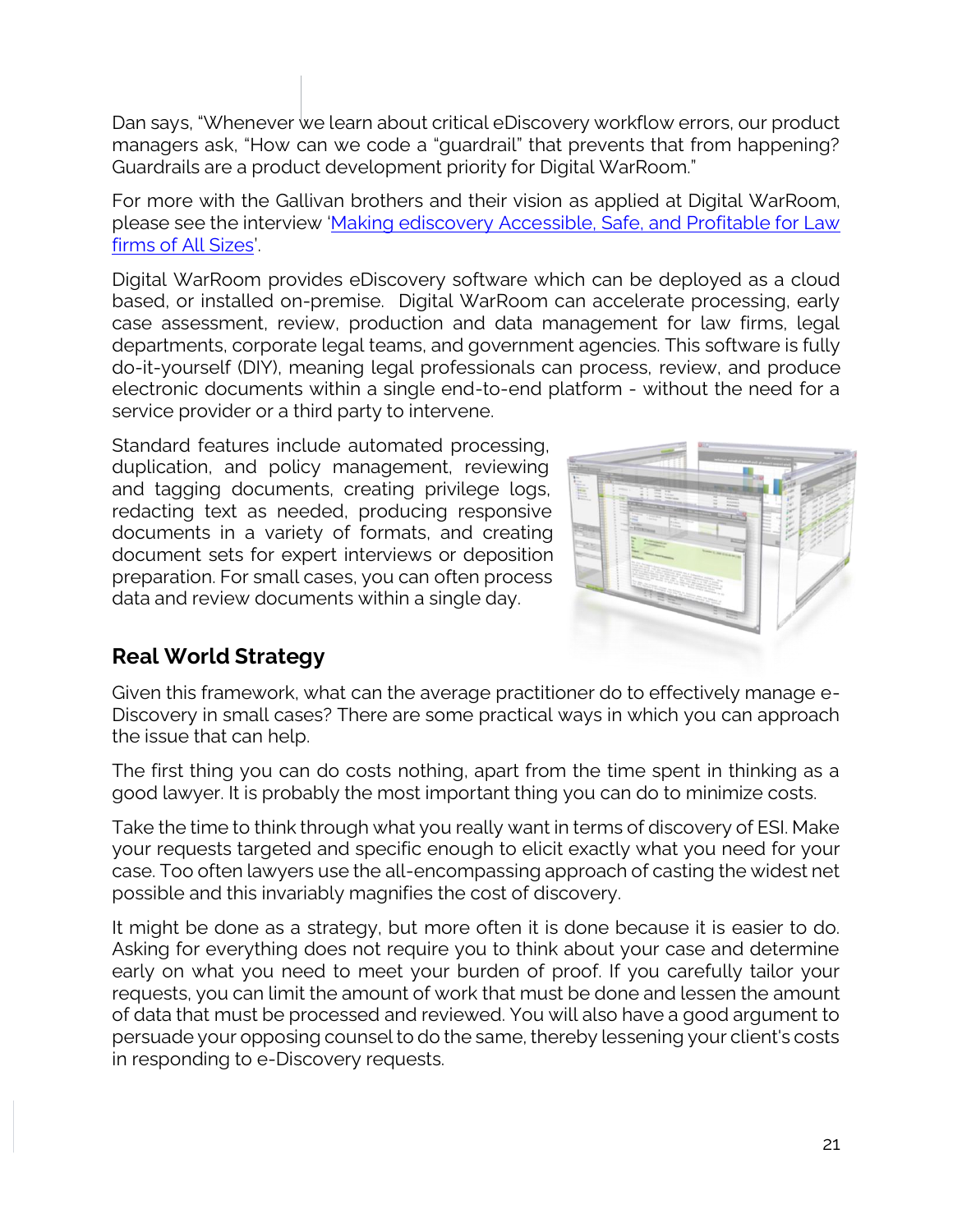How do you go about performing effective triage at the outset? In federal court you have a great tool: The meet and confer conference. Many states have similar provisions in their state civil procedure laws. Our recommendation is meet early and meet often. Although there may be a mandatory requirement to have at least one meet and confer, you are not limited to just one. If you meet early with your opposing counsel, you can define what they have, let them know how they should preserve, and determine how it should be collected in the most cost-effective way possible. You can do the same for your client's ESI and thus minimize your own expense in terms of preservation and production concerns.

Next, know what you really want. If you are not concerned with deleted information, you probably do not need the help of a computer forensics expert. On the other hand, if you do need the help of a such a professional, that determination should be made quickly, and collection efforts should occur as soon as possible to avoid the inadvertent loss of information due simply to the normal operation of a computer system.

If you are not really concerned with metadata, you might be able to use inexpensive collection options that do not preserve the metadata associated with the ESI you are collecting. Often you are only looking for a copy of a file and do not care about the metadata of the original. Even if you do need to preserve metadata, there are relatively inexpensive options available that you can use without hiring costly consultants.

It may take a higher level of technical ability on your part, and you must determine if you are comfortable engaging in self-collection methods, but there are lower cost options available. If you are comfortable doing that, then you can negotiate with the other side to use appropriate software tools to collect the ESI that you must produce and what you want produced by your opponent.

One technique that can be considered at a meet and confer is phased discovery. Why demand the ESI from every potential witness in a case when a more targeted approach might better serve your needs? Agree to limit initial collection efforts to the key custodians you want and agree that if discovery of their ESI proves fruitful, you can then move to collection from other, more peripheral players. If the process does not produce much of value with the key witnesses, you can safely skip other witnesses.

Even with key witnesses, consider a phased approach by using sampling techniques. Before you demand production of an individual's full file shares from a company server, consider whether you should first review just the e-mail files from the e-mail server. If that analysis turns up attachments that are relevant, then you can move on to the file server.

Limit the type of information you seek initially. If you are not looking for financial data**,**  then do not demand production of all spreadsheet files. If there is a limited date range at issue, do not ask for every document on the server; ask only for those that fall within the pertinent date range. If you can limit the scope of what you are looking for using key words, try filtering on key words. It might get you what you want right away. If key word searching is unsuccessful, you can then consider broadening the search or abandoning it altogether.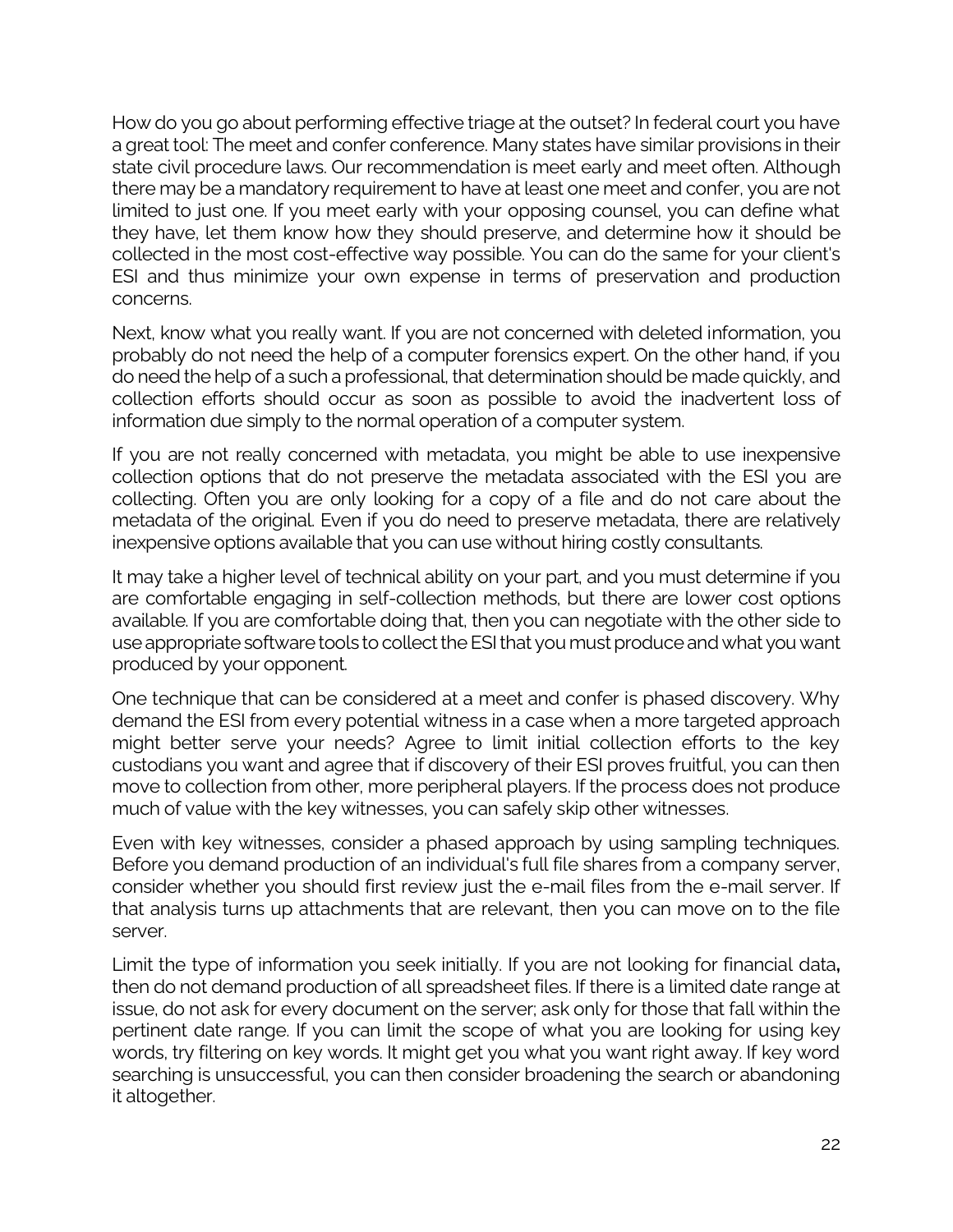If you are a lawyer who does not have a great deal of experience in eDiscovery, get some help—the earlier the better. Hiring a consultant who can help you develop a streamlined e-Discovery plan may cost some money up front, but in terms of avoiding the cost of spinning your wheels or making mistakes, the overall expense will be lessened. Hire the right kind of consultant to help you. Vendor-neutral consultants typically do not have a vested interest in using one particular product or procedure. A vendor-affiliated consultant always has a biased agenda. The bias may be useful to your case but be aware of what you are getting.

Planning, a targeted approach to discovery, cooperation between counsel, and the use of the proper tools to meet your specific case needs can help you lessen the cost of e-Discovery in smaller cases. There are many practical technology options available short of a dedicated litigation support database solution to meet your needs in smaller cases.

## **Specific Tips**

You must find what works best for you within the budget you have available and the particular ESI you must manage. Here are some specific tips for what to do on a limited budget.

- 1. Read the Rules: The Federal Rules of Civil Procedure (FRCP) lay out the framework for your obligations in handling e-Discovery and differ in several aspects from traditional discovery rules. In addition, your state may have its own eDiscovery rules which differ from the FRCP. You need to understand the procedural requirements for the various jurisdictions where you may have litigation arise so start there.
- 2. Read the Decisions: Federal judges have spent considerable time issuing opinions which give details on interpreting and implementing the Federal rules. Reading these decisions is essential to understanding how to handle ediscovery so start with a good book on e-Discovery basics and then subscribe to a good eDiscovery case update blog with an RSS feed that notifies you automatically every time something new is posted.
- 3. Know the Terms: eDiscovery isn't rocket science, but it is technical in nature. You learned the Rule against Perpetuities in law school so believe me you can handle this. Judges do not want to waste time settling arguments between attorneys who don't know the difference between a PST and an MSG file so get a good eDiscovery glossary (EDRM has several at <http://www.edrm.net/resources/glossaries> )
- 4. Know Where Your Data Is: You can't find it to identify, collect and preserve if you don't know where it is. So, get with your clients' IT folks and make a map of their network with locations, custodians, OS, and applications lists and descriptions of data amounts. Why? Because a map shows us how to go places, we haven't been before without getting lost. Additionally, they are incredibly useful in court to show a judge the complexity of your data collection problem.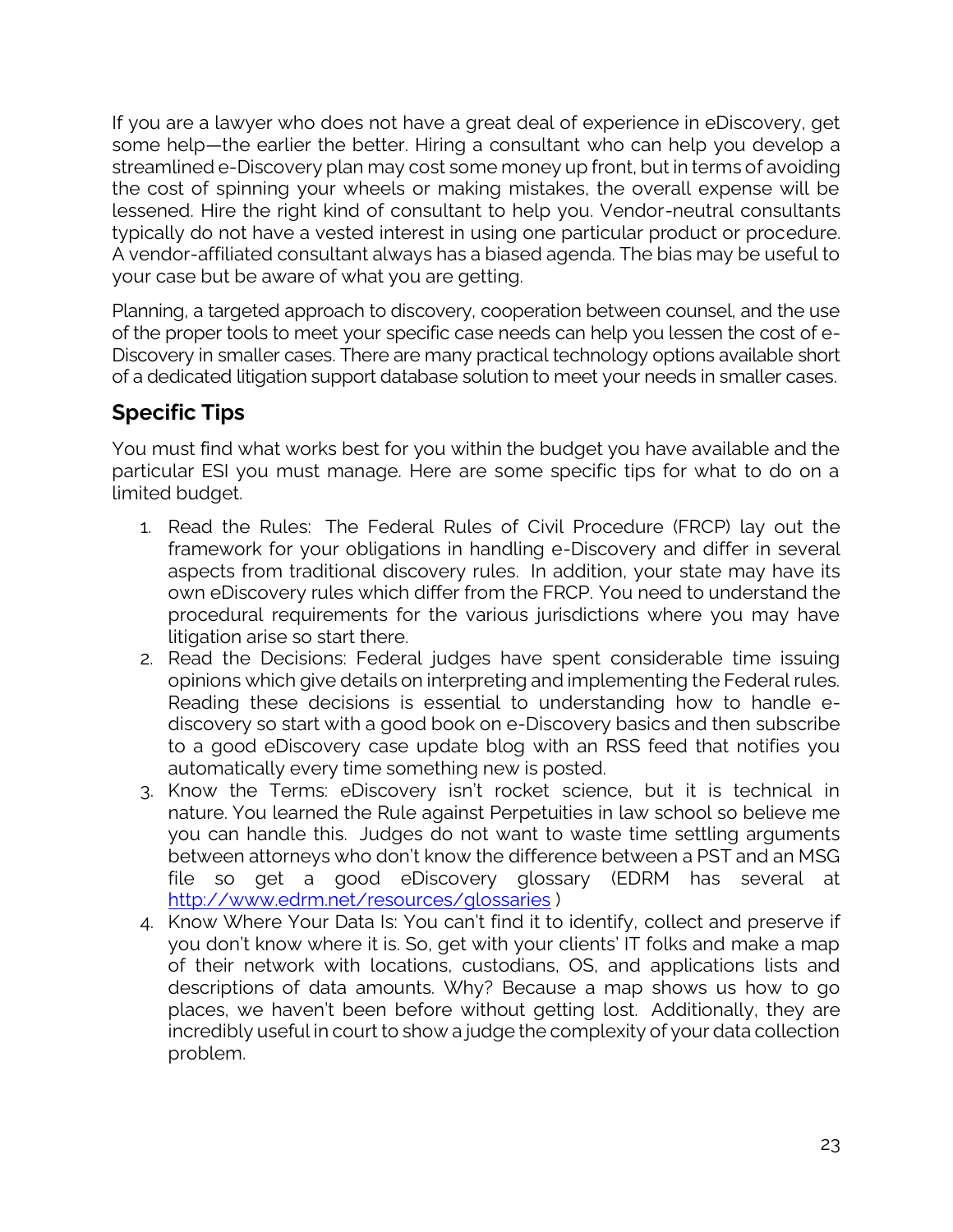- 5. Talk to The IT department: You're Lewis and Clark, they're Sacajawea. They know how to make the map. You cannot …absolutely cannot … navigate without them.
- 6. Talk to The Records Management (RM) people: Records Management is the flip side of the eDiscovery coin, and your clients RM staff can help avoid the need to waste time and money restoring backup tapes that don't contain relevant data. Wait, your client DOES have a Records Management Policy, right?
- 7. Make a Records Management Policy: Good records management will save time and money when clients need to collect data and will help avoid sanctions when you have to explain to a judge why some documents are no longer available because they were deleted in the ordinary course of business as outlined by the records retention policy.
- 8. Make A Litigation Hold Policy: Every client needs to have a clear and concise litigation hold policy to deal with procedures for data retention when the litigation hold letter arrives. And it will.
- 9. Enforce the Litigation Hold Policy. Repeat after me: "repeatable, defensible process". Don't put the lit hold policy in a manual that just goes on the shelf. This is the biggest mistake you can make, and more cases are lost here than in any other phase of electronic discovery. Your opponent marks up a motion for sanctions, you say, "but Your Honor, we have a lit hold policy" and the judge says, "show me how you implemented it in this case." And you can't.
- 10. Meet with inside counsel. Why? To discuss all the above. They will need to understand, and be able to explain, all of it in order to work with you. And you need to be sure they can do exactly that.

## **Working With the Data**

The next step is how to work with the data. In that regard, there are several basic considerations for working with eDiscovery in small cases. They are:

Work with data in its native format. The types of files you will be dealing with are likely typical or standard files created by common programs used for email, word processing and other office functions.

Control the data yourself. There are many good, hosted solutions that can fill your needs, but the typical storage fees charged for a case that exists for any length of time can bust a modest technology budget. DWR is specifically designed and priced to solve that problem.

Keep the data sets manageable. This means getting agreements to dedupe and cull data down BEFORE you receive it, whenever possible.

Agree on exchange protocols. The single most effective way to keep eDiscovery costs low is to work with your opposition in a cooperative manner so you can stipulate to the use of low-cost solutions.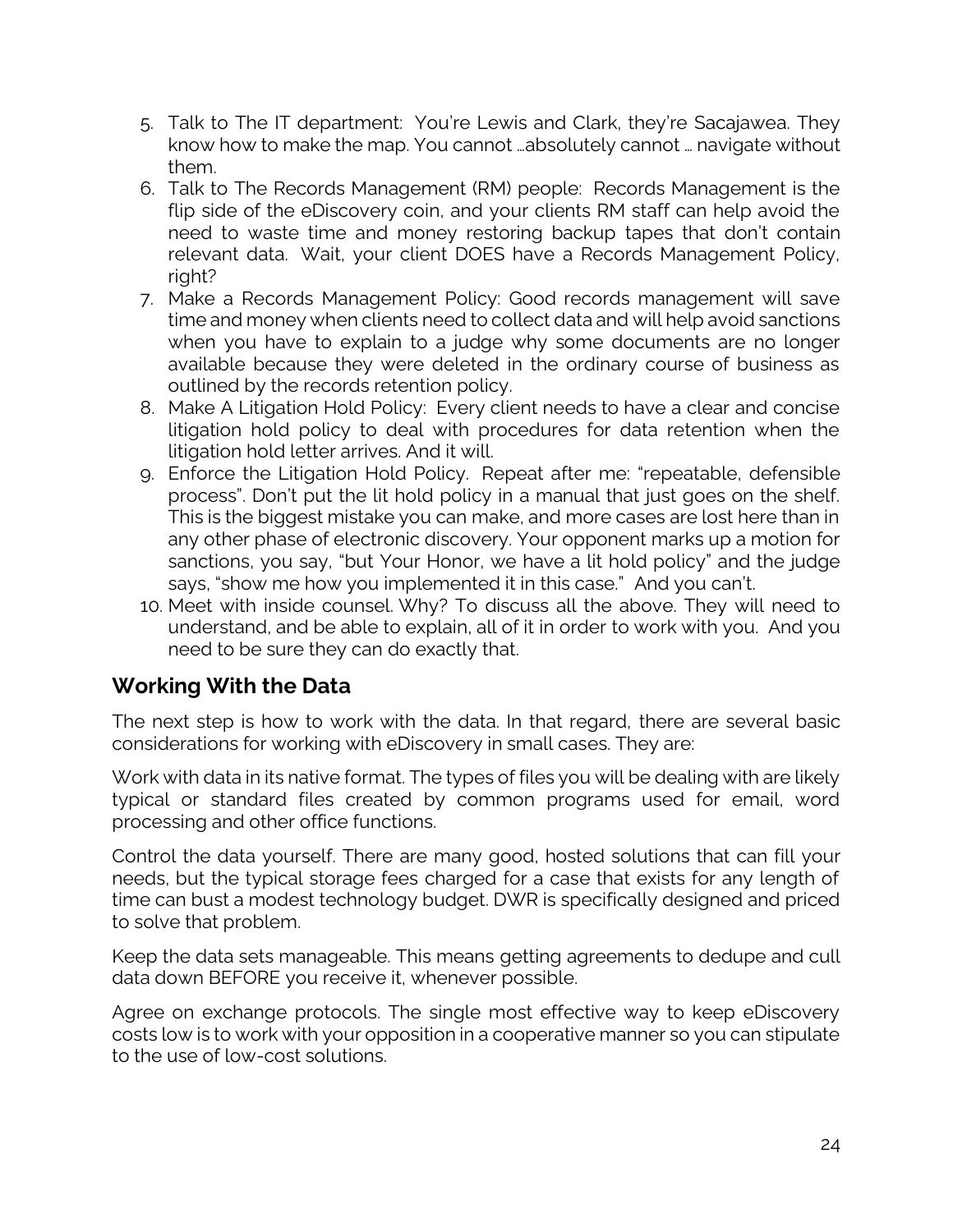## **What do Users Say?**

The above sections discussed my analysis of eDiscovery workflow strategy. But what do actual users say about how they work? One source is the annual eDiscovery Business Confidence Survey conducted by Rob Robinson of Complex Discovery [\(https://complexdiscovery.com/\)](https://complexdiscovery.com/). The top five concerns of respondents in the 2020 survey are:

- 1. Increasing Volumes of Data
- 2. Data Security
- 3. Increasing Types of Data
- 4. Lack of Personnel
- 5. Inadequate Technology

For only the second time ever (and the second time in a row), one of the factors – Budgetary Constraints – was selected by a majority (**56%**) of the respondents as being most impactful over the next six months, breaking its previous high of 51.2% and 25.7% above average.

Increasing Volumes of Data and Increasing Types of Data were tied at a very distant second at **14%**, over seven percent and two percent lower than lifetime survey averages of 23.1% and 16.3%, respectively. Data Security was fourth at **7%** (which is nearly seven percent below its lifetime average), Lack of Personnel fell from third to fifth at **6%** (over six percent lower than its lifetime average of 12.6%) and Inadequate Technology (once again) brought up the rear at **3%** (over five percent lower than the lifetime average of 8.4%). (Source: [https://ediscoverytoday.com/2020/07/16/is](https://ediscoverytoday.com/2020/07/16/is-business-confidence-optimism-heating-up-in-the-time-of-covid-19-ediscovery-trends/)[business-confidence-optimism-heating-up-in-the-time-of-covid-19-ediscovery](https://ediscoverytoday.com/2020/07/16/is-business-confidence-optimism-heating-up-in-the-time-of-covid-19-ediscovery-trends/)[trends/\)](https://ediscoverytoday.com/2020/07/16/is-business-confidence-optimism-heating-up-in-the-time-of-covid-19-ediscovery-trends/)

The general distinction between plaintiff and defense firms with regard to eDiscovery was best noted by eDiscovery blogger, Attorney Craig Ball who said:

"The challenges faced by plaintiffs' lawyers confronted by e-discovery flow from structural differences in practice. Plaintiffs' lawyers operate as small firms and solos who finance their cases and are compensated on contingency. So, plaintiffs' lawyers tend toward frugality (as they are spending their own money) and shy away from capital expenditures that cannot be reliably expensed against the matter. Plaintiffs' lawyers tend not to possess (or need) the costly in-house IT operations of large defense firms and, crucially, plaintiffs' lawyers don't have large support staffs for IT and litigation support because the cost of same can't be spread across hundreds or thousands of lawyers."

"Without in-house e-discovery teams at the ready, plaintiffs' lawyers are more apt to "wing it" or seek expertise only when obliged to do so on an *ad hoc* basis."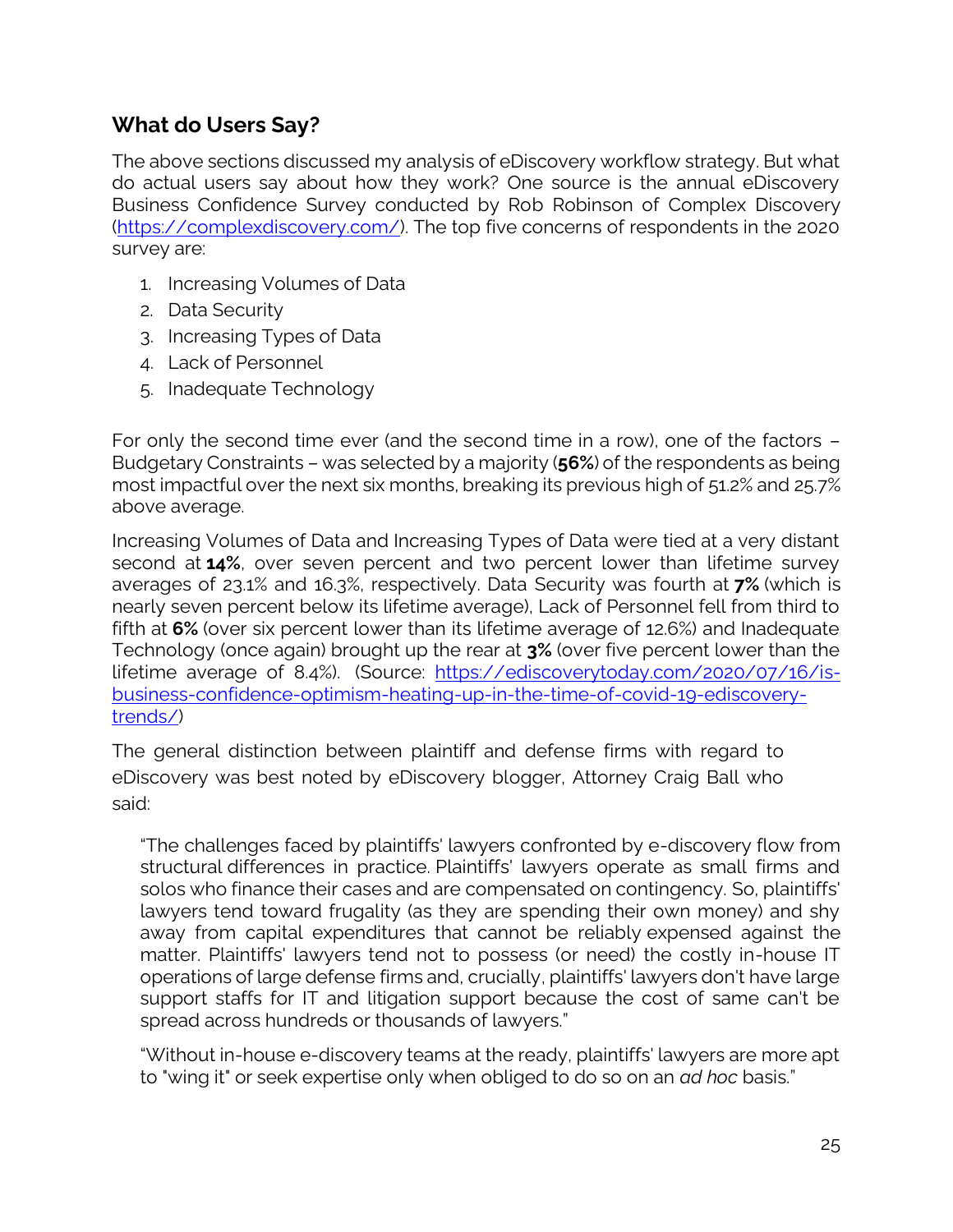In a separate study I ran in 2019, I asked a number of plaintiffs' attorneys to describe the general differences between plaintiff and defense firms in eDiscovery and their top three eDiscovery pain points in eDiscovery work.

And the following were their specific replies

- **1. Short Sightedness, Competence, No tools/training**
- **2. Cavalier Attitude, No knowledge of IT, Lack of tools**
- **3. Cooperation, Protocols, Motion practice**
- **4. Producing party issues, Protocols, Search terms**
- 5. **Competence, Data Dumps, Search terms**

The most popular answer was cooperation but also of concern was the protocol issue. As one attorney said,

"... there is, it seems, frequently, an almost cavalier attitude to understanding eDiscovery technical aspects and a lack of necessary skills in connection with the subject of forms of production, for instance. This sometimes extends to eDiscovery jurisprudence, as well and leads to inefficiencies and lack of defensibility in the production of ESI."

#### Project Management

Finally, we should not overlook project management. Mike Quartararo, the President of ACEDS, is well known for his book, "Project Management in Electronic Discovery: An Introduction to Core Principles of Legal Project Management and Leadership in EDiscovery" in which he states that

"… eDiscovery PM comes only after you have a firm grounding in general project management principles. Those principles are ideally suited to a project which has repetitive and dependent tasks, a variety of people and organizations involved and the need to better manage scope, timing, and costs."

Which of these principles can we use in eDiscovery? I'd suggest the following points made by Mike as being the most critical:

- 1. **Cost**: The ability to estimate, budget, and manage the costs of the project.
- 2. **Scope**: What Mike calls "What does "done" look like?"
- 3. **Time**: The Project Management Lifecycle to avoid missed deadlines and fragmented schedules which lead to added cost
- 4. *Tools & Techniques:* What tools are required, including written protocols or best practices?
- 5. *Output:* requirements during and at the conclusion of an ESI project